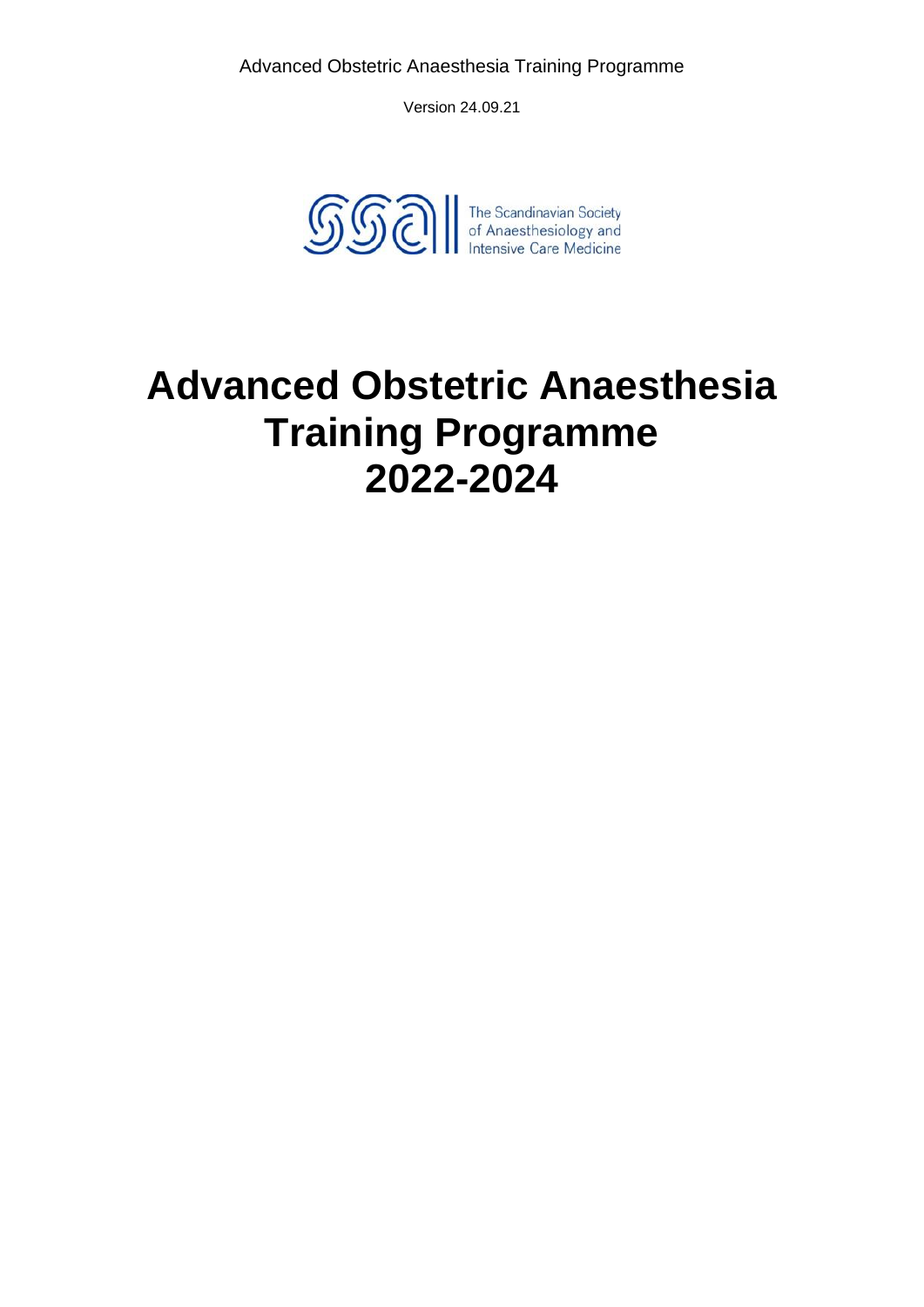Version 24.09.21

## **Table of content**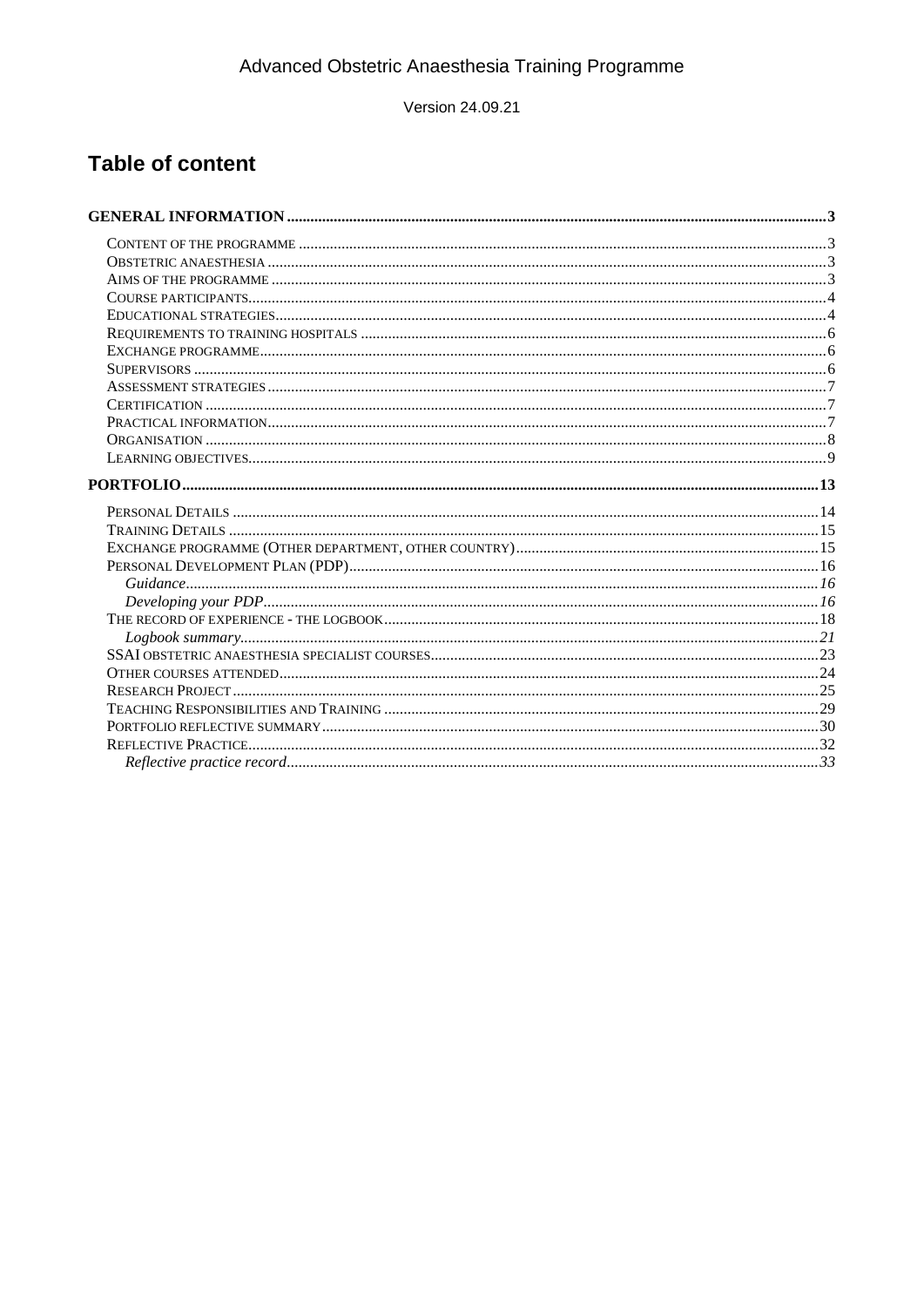## <span id="page-2-0"></span>**General Information**

The advanced training programme on obstetric anaesthesia is a two-year course offered by Scandinavian Society of Anaesthesiology and Intensive Care Medicine (SSAI).

#### <span id="page-2-1"></span>**Content of the programme**

- Two years of clinical training
- Four weeks exchange programme in a foreign country
- Residential courses
- A distance-learning programme
- Research project

After fulfilling the course, the candidate will be awarded an SSAI diploma on obstetric anaesthesia.

The course qualifies for being a specialist within the field of obstetric anaesthesia.

#### <span id="page-2-2"></span>**Obstetric anaesthesia**

Obstetric anaesthesia refers to peripartum anaesthetic and analgesic activities performed during labour, vaginal delivery, caesarean delivery, removal of retained placenta, postpartum haemorrhage, and postpartum tubal ligation.

In a wider perspective, obstetric anaesthesia also includes neonatal resuscitation, caring for the parturient with intercurrent disease, and obstetric intensive care medicine.

Complex patients are approached by interdisciplinary teams that include obstetricians, perinatologists, neonatologists, cardiologists, anaesthesiologists within other subspecialties and other consultants as needed.

#### <span id="page-2-3"></span>**Aims of the programme**

This course aims at educating Obstetric Anaesthetists with the overall objectives of enhancing the quality of anaesthetic care for obstetric patients, improving patient safety, reducing the incidence and severity of anaesthesia-related complications, and increasing patient satisfaction in the Scandinavian countries.

#### **Obstetric anaesthesia include, but are not limited to, the following:**

- Organization of local obstetric anaesthesia services
- Practice obstetric anaesthesia
- Training of staff anaesthetists, residents, nurse anaesthetists, midwives, obstetric ward nurses and students
- Regular update of local diagnostic and therapeutic protocols/guidelines
- Quality assurance activities within the domain of obstetric anaesthesia
- Review relevant literature & attend external platforms to remain updated on new scientific evolutions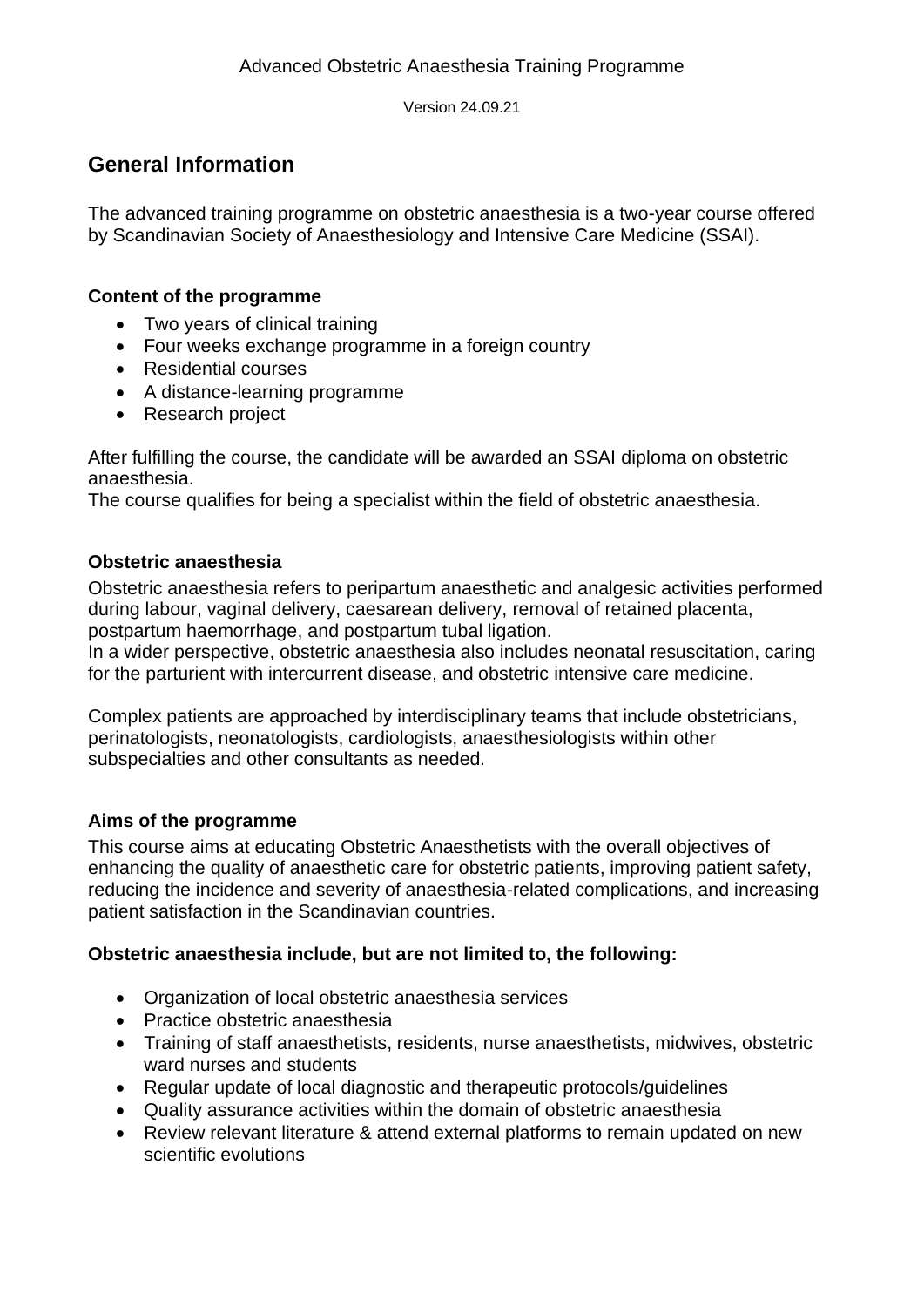• Participate to the continual development of national clinical quidelines

#### <span id="page-3-0"></span>**Course participants**

Applicants are members of the SSAI and specialists in anaesthesiology with a special interest in obstetric anaesthesia. Participants are selected according to their affiliation, academic merits, clinical skills and motivation by the discretion of the steering committee of the training programme. The number of participants will be a maximum 24 on each course, which is offered to start every second year.

#### <span id="page-3-1"></span>**Educational strategies**

The training objectives will be achieved using a number of training methods. The programme is based on interactive participation and reflection on competence. A scientific, evidence-based approach to the practical and theoretical work during the participation of the programme is mandatory.

| <b>Personal Educational</b><br>Supervisor | The host department will appoint a personal<br>educational supervisor for the trainee.                                                                                                                                                                                                                                                                                                                                                  |
|-------------------------------------------|-----------------------------------------------------------------------------------------------------------------------------------------------------------------------------------------------------------------------------------------------------------------------------------------------------------------------------------------------------------------------------------------------------------------------------------------|
| Portfolio                                 | Trainees are required to maintain a portfolio - a<br>collection of evidence of learning. The portfolio should<br>be updated continually and reviewed every fourth<br>month by the personal educational supervisor. This<br>will serve as a stimulus to ensure all training<br>requirements are being fulfilled.                                                                                                                         |
| Logbook                                   | Trainees will be expected to maintain a Logbook of<br>the clinical activities. The logbook is part of the<br>portfolio.                                                                                                                                                                                                                                                                                                                 |
| Personal Development Plan                 | A personal development plan (PDP) is developed in<br>agreement with the educational supervisor every<br>fourth month. The PDP is linked to formal assessment<br>milestones and rotation between hospitals.                                                                                                                                                                                                                              |
| Clinical training                         | During the two-year period the trainee will be<br>employed in an appropriate position at 1 or 2 different<br>departments. A minimum of four months of clinical<br>training should be at a university clinic. If the home<br>department is at a District General Hospital, four<br>months of training should take place at a university<br>department, or equivalent tertiary referral unit, with<br>more than 2000 deliveries per year. |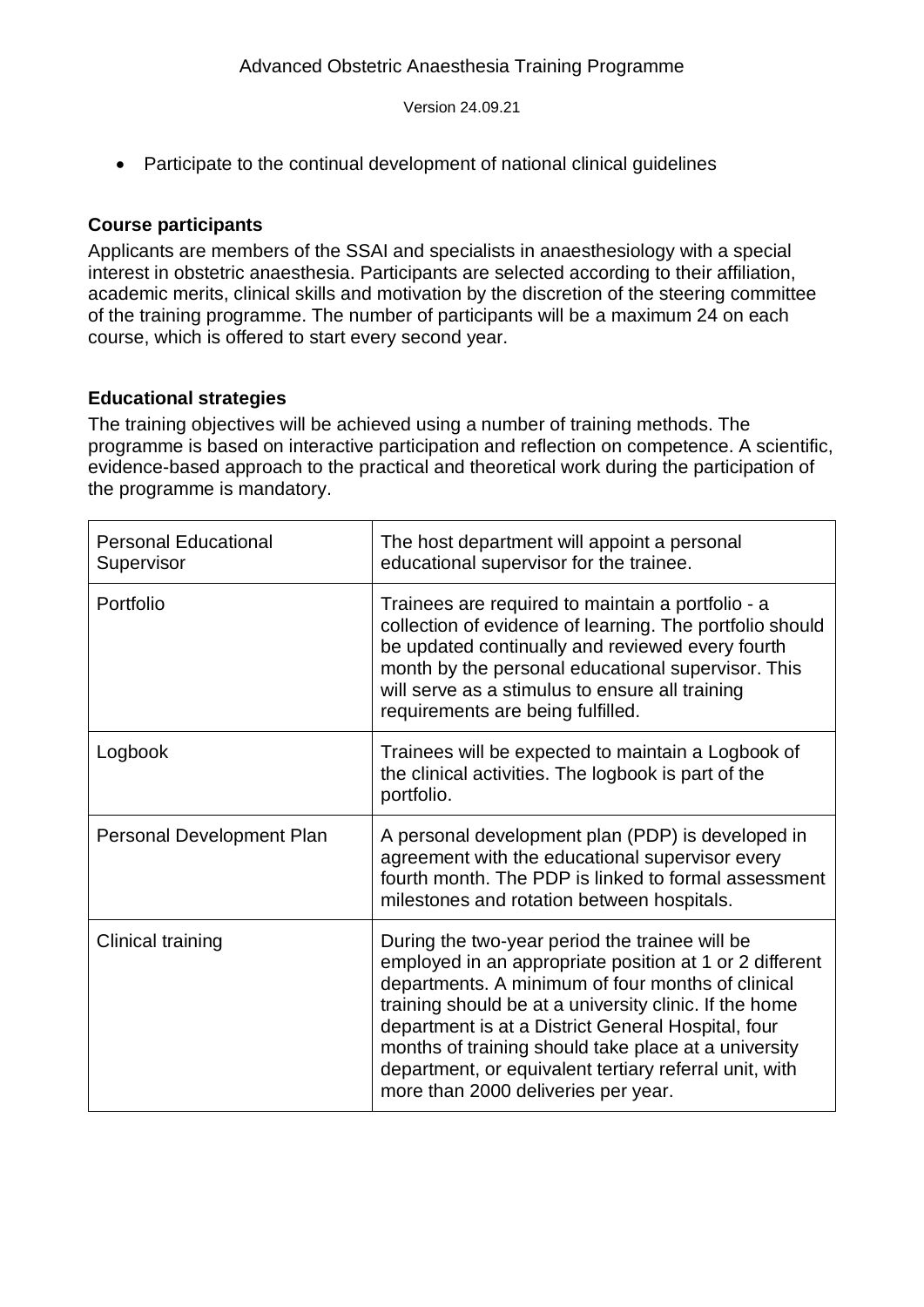|                                           | The Trainee is expected to become involved in<br>teaching and training, research and audit, and<br>management of an obstetric anaesthetic service.                                                                     |
|-------------------------------------------|------------------------------------------------------------------------------------------------------------------------------------------------------------------------------------------------------------------------|
|                                           | The Trainee will be a member of the on-call group<br>covering general duties which includes on-call for the<br><b>Delivery Suite</b>                                                                                   |
| Appraisal & Assessment                    | Appraisals will be conducted by the Personal<br>Educational Supervisor every fourth month. A formal<br>assessment of the training will take place at the end<br>of the attachment.                                     |
| <b>Journal Club</b>                       | The trainees will be expected to participate in a<br>journal club in the clinical department                                                                                                                           |
| <b>Morbidity &amp; Mortality Meetings</b> | A programme of these meetings is to be organised by<br>one of the Consultant Obstetric Anaesthetists and the<br>Trainee will be expected to participate.                                                               |
| E-learning lectures                       | "Open Anesthesia Lecture Series for Fellows" to be<br>found on www.soap.org                                                                                                                                            |
|                                           | 24 of the lectures available should be seen and<br>reviewed.                                                                                                                                                           |
| <b>Exchange Program</b>                   | The training period includes an exchange programme<br>with a clinic in a foreign country. The exchange period<br>should be no less than four weeks. It can be divided<br>into two periods.                             |
| <b>Residential Courses</b>                | SSAI organizes four courses, each of 3-4 days<br>duration. The responsibility for organising these<br>courses will circulate between all the Scandinavian<br>countries.                                                |
|                                           | Course 1: Introduction and basic skills.                                                                                                                                                                               |
|                                           | Course 2: Current practise of obstetric anaesthesia.                                                                                                                                                                   |
|                                           | Course 3: Obstetric emergencies and clinical decision<br>making.                                                                                                                                                       |
|                                           | Course 4: Leadership and implementation strategies.                                                                                                                                                                    |
|                                           | Course 5: One course day with programme summary<br>and SSAI congress                                                                                                                                                   |
| <b>Research Project</b>                   | The programme will end with presentation of a formal<br>research project. In the preparation of the research<br>project, group work is accepted and encouraged. The<br>structure for a paper in Acta Anaesthesiologica |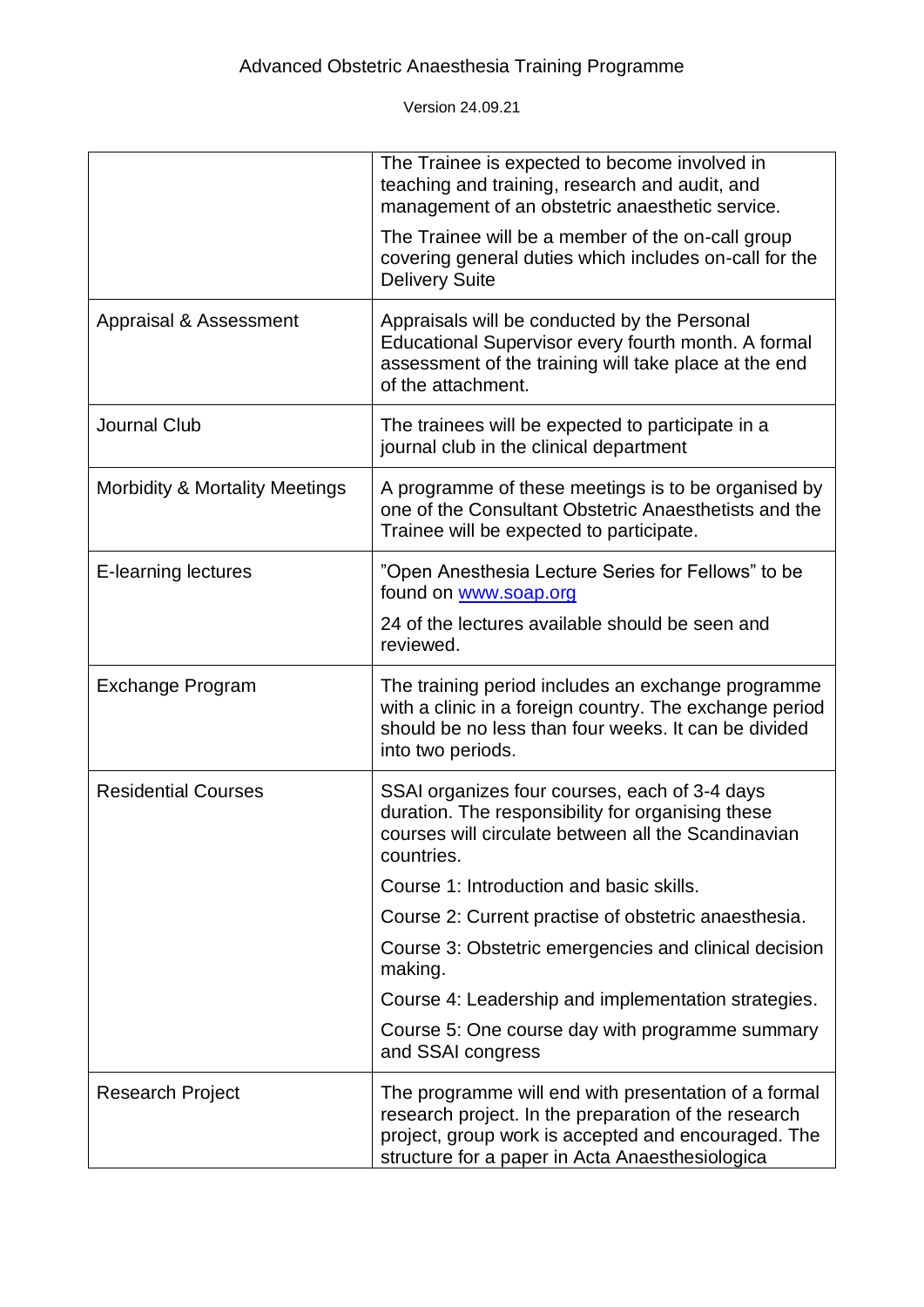| Scandinavica should be used but publication of the<br>research project in a peer reviewed journal is not a<br>requirement.                                                                              |
|---------------------------------------------------------------------------------------------------------------------------------------------------------------------------------------------------------|
| To support this work, a research mentor is appointed.<br>The mentor should have competence in research.<br>The mentor is recruited primarily from the Trainees'<br>own or other Scandinavian countries. |

#### <span id="page-5-0"></span>**Requirements to training hospitals**

A minimum of 4 months of training should be provided in a specialist obstetric centre at a university hospital or equivalent tertiary referral unit with more than 2.000 deliveries per year. Up to 20 months of training can be provided at a district general hospital with an obstetric service and more than 1.000 deliveries per year. Emergency calls from the obstetric department, during daytime and during duty hours, should be directed to the trainee for educational purposes.

The host clinics should have an educational climate and culture as well as a structure and organisation (including personal supervisor) that can support the trainee in the program.

#### <span id="page-5-1"></span>**Exchange programme**

The Exchange Programme aims to encourage mobility and internationalism among obstetric anaesthetists for the exchange of information, ideas and knowledge, and for longterm relationship building. It aims to promote the development of new clinical and research links between obstetric anaesthesia sections in Scandinavian and other countries. The exchange programme may be organized as:

- 1. A direct exchange between 2 clinics in different countries.
- 2. A visit to a department in a foreign country.
- 3. A position (locum) at a department in a foreign country.

A plan for the exchange programme must be prepared in collaboration with the personal educational supervisor.

The clinic hosting the trainee during the exchange period will help solving local problems such as accommodation and temporary certification for the trainee.

#### <span id="page-5-2"></span>**Supervisors**

During the training programme, participants will have two kinds of mentors:

- 1. A personal educational supervisor at the host clinic. The role of the supervisor is to support the clinical learning process by appraisal meetings every fourth month.
- 2. A research mentor will be assigned for the research project.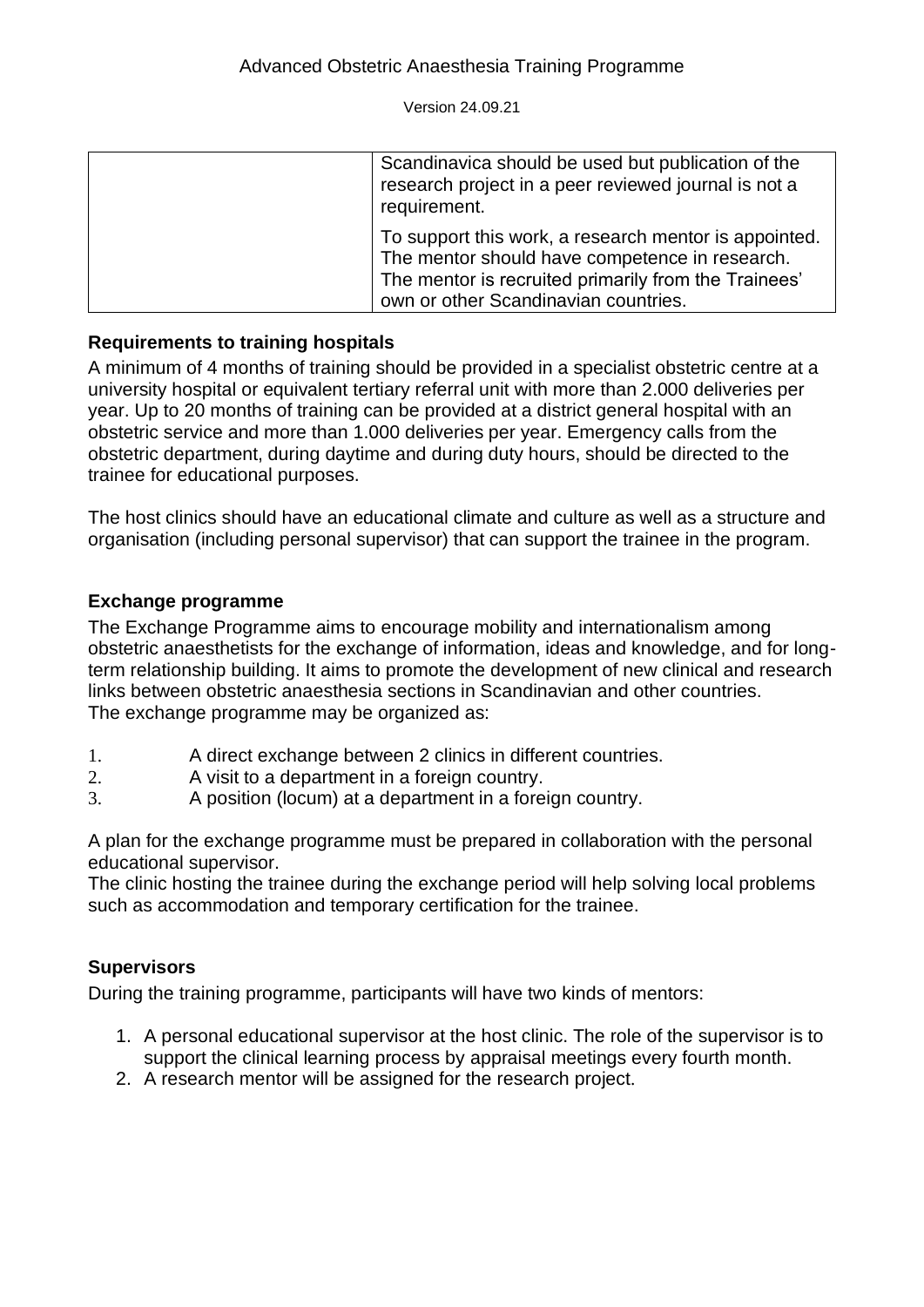#### <span id="page-6-0"></span>**Assessment strategies**

A portfolio will serve as a tool for collecting documentation of the learning process during the programme. The portfolio will include documentation of learning activities in the clinical training, such as personal development plans, case reports, courses attended, teaching responsibilities and logbook with collection of procedures and cases managed that will serve as a documentation for clinical experience. A portfolio reflective summary has to be completed every year. The portfolio should be brought to each course and evaluated by one of the faculty members.

#### <span id="page-6-1"></span>**Certification**

The programme committee will grant participants a diploma on Advanced Obstetric Anaesthesia on the following conditions:

- Completion of the two-year clinical training programme including four weeks exchange programme
- 24 SOAP video lectures seen and reviewed, on current topics in obstetric anesthesia.
- Attendance of four residential courses and passing whatever test and task included in those
- Approval of portfolio including logbook
- Approval of presentation and report of a Research Project
- <span id="page-6-2"></span>• An abstract presented at the SSAI congress 2024

#### **Practical information**

The training programme will start simultaneously in all Scandinavian countries every second year.

The home department will employ the trainee in an appropriate position during at least 20 months of the training programme.

The home department will cooperate with the steering committee for the programme in organizing an exchange programme with a department in a foreign country. The steering committee refers to the Educational Committee in SSAI.

Salary during the exchange programme may be negotiated by the home department representative and the trainee, thus allowing flexibility regarding costs containment and available resources.

All expenses for this programme (including travelling, accommodation and a fee for each course) are covered by the home department. Other arrangements concerning finances have to be approved by the steering committee.

The total cost for all 5 courses are estimated to about 8.000 Euros, excluding travel and rarely accommodation expenses.

The official language is English.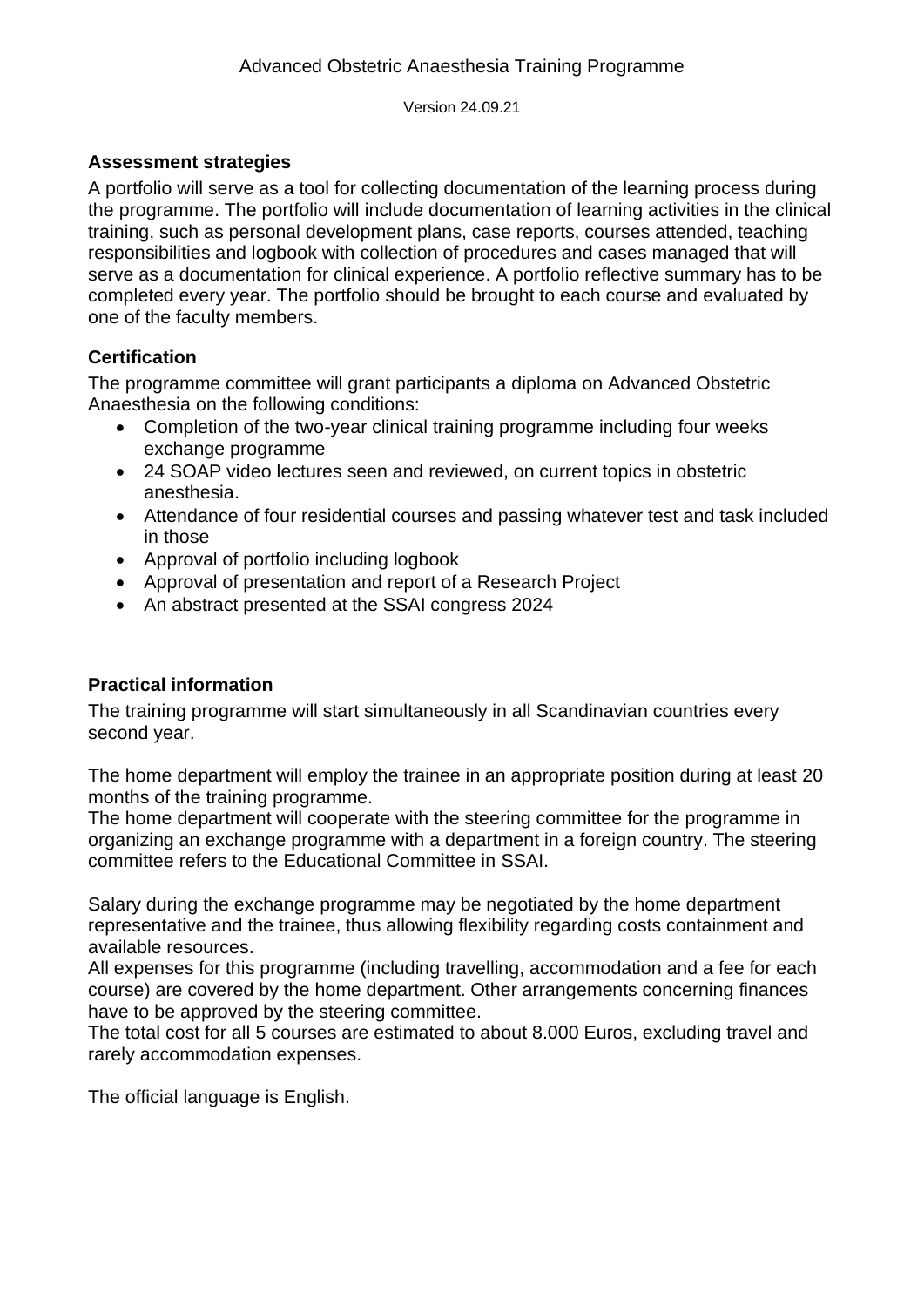#### <span id="page-7-0"></span>**Organisation**

A steering committee consisting of one member from each Scandinavian country will coordinate the programme. A chair person is appointed by the steering committee members and this person is reporting to the Educational Committee in SSAI. A faculty is formed by the members of the steering committee and one more person from each country, the faculty will have ten members.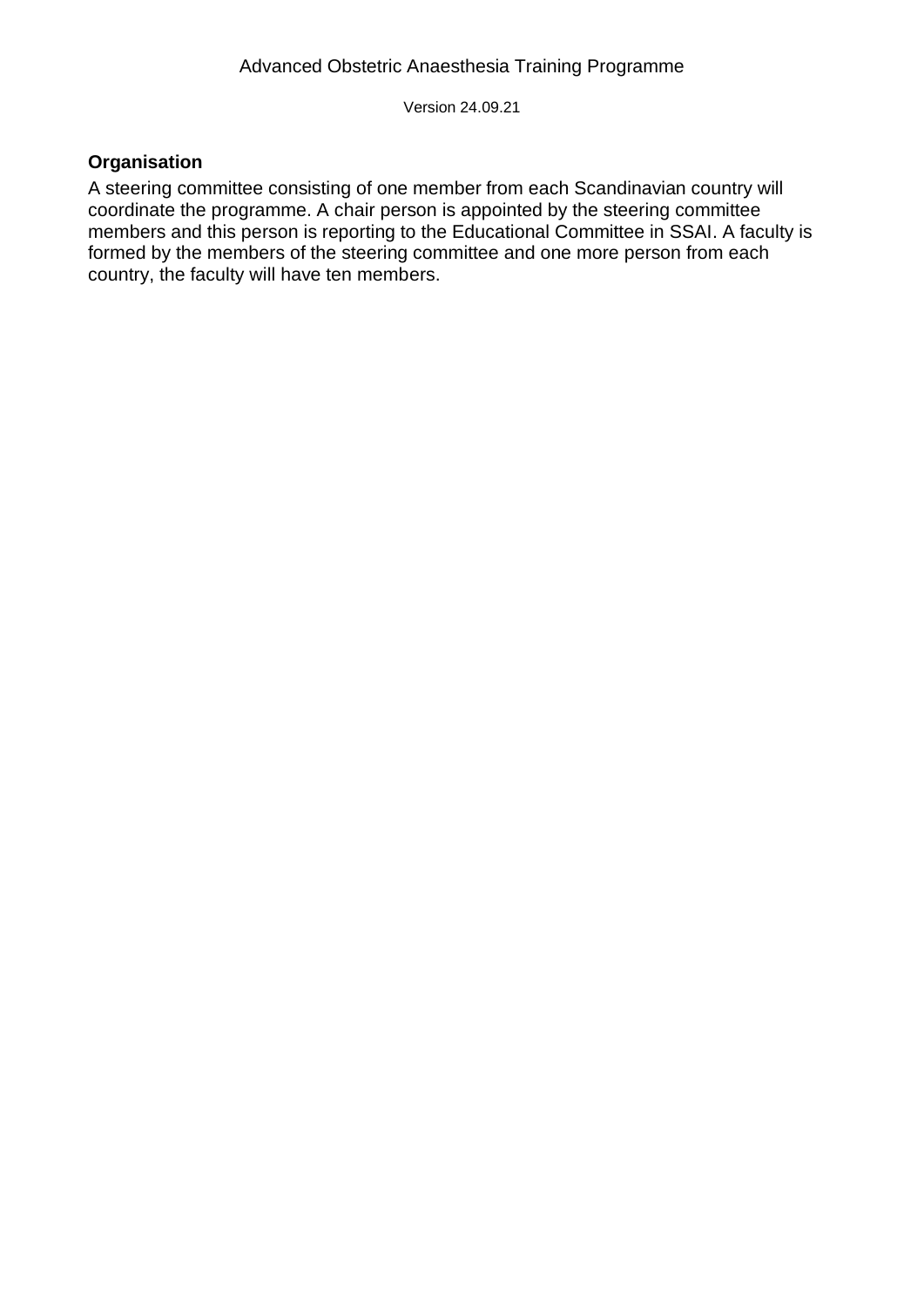## <span id="page-8-0"></span>**Learning objectives**

| <b>Learning objectives</b>                                                                                                                                                                                                    | Learning<br>methods/Assessment |
|-------------------------------------------------------------------------------------------------------------------------------------------------------------------------------------------------------------------------------|--------------------------------|
|                                                                                                                                                                                                                               |                                |
| <b>Medical expertise</b>                                                                                                                                                                                                      |                                |
| To obtain knowledge of physiology of normal and<br>complicated pregnancy<br>Pre-delivery<br>$\bullet$<br><b>Delivery</b><br>$\bullet$<br>Post-delivery<br>$\bullet$                                                           | <b>MCQ</b>                     |
| To be able to recommend and provide analgesia during                                                                                                                                                                          | Logbook                        |
| labour in a range of situations                                                                                                                                                                                               |                                |
| To be technically proficient in a range of anaesthetic                                                                                                                                                                        | Case discussion                |
| techniques for analgesia and anaesthesia for spontaneous<br>and instrumental delivery                                                                                                                                         | Audit                          |
|                                                                                                                                                                                                                               | Journal club                   |
| To be able to perform preoperative assessment and<br>anaesthesia safely and appropriately for complicated<br>obstetric patients                                                                                               | <b>Skill stations</b>          |
| To be able to diagnose and treat complications of regional<br>and general anaesthesia in obstetrics like<br><b>PDPH</b><br>Local anaesthetic toxicity<br>$\bullet$<br>Difficult airway<br>$\bullet$<br>To be able to diagnose | <b>Full scale simulation</b>   |
| Spinal haematoma                                                                                                                                                                                                              |                                |
| <b>CNS</b> infections<br>$\bullet$                                                                                                                                                                                            |                                |
| Other neurological complications                                                                                                                                                                                              |                                |
| Knowledge of and ability to treat the effects of anaesthesia<br>and analgesia on the neonate                                                                                                                                  |                                |
| To be able to manage anaesthetic care for pregnant                                                                                                                                                                            | Logbook                        |
| patients with co-morbidity in collaboration with other<br>specialists                                                                                                                                                         | Case discussion                |
| <b>Obesity</b><br>$\bullet$<br>Asthma and other pulmonary diseases                                                                                                                                                            | Courses                        |
| <b>Diabetes</b>                                                                                                                                                                                                               |                                |
| Hypertension                                                                                                                                                                                                                  |                                |
| Neurological diseases                                                                                                                                                                                                         |                                |
| Infections (Covid-19, HIV etc)                                                                                                                                                                                                |                                |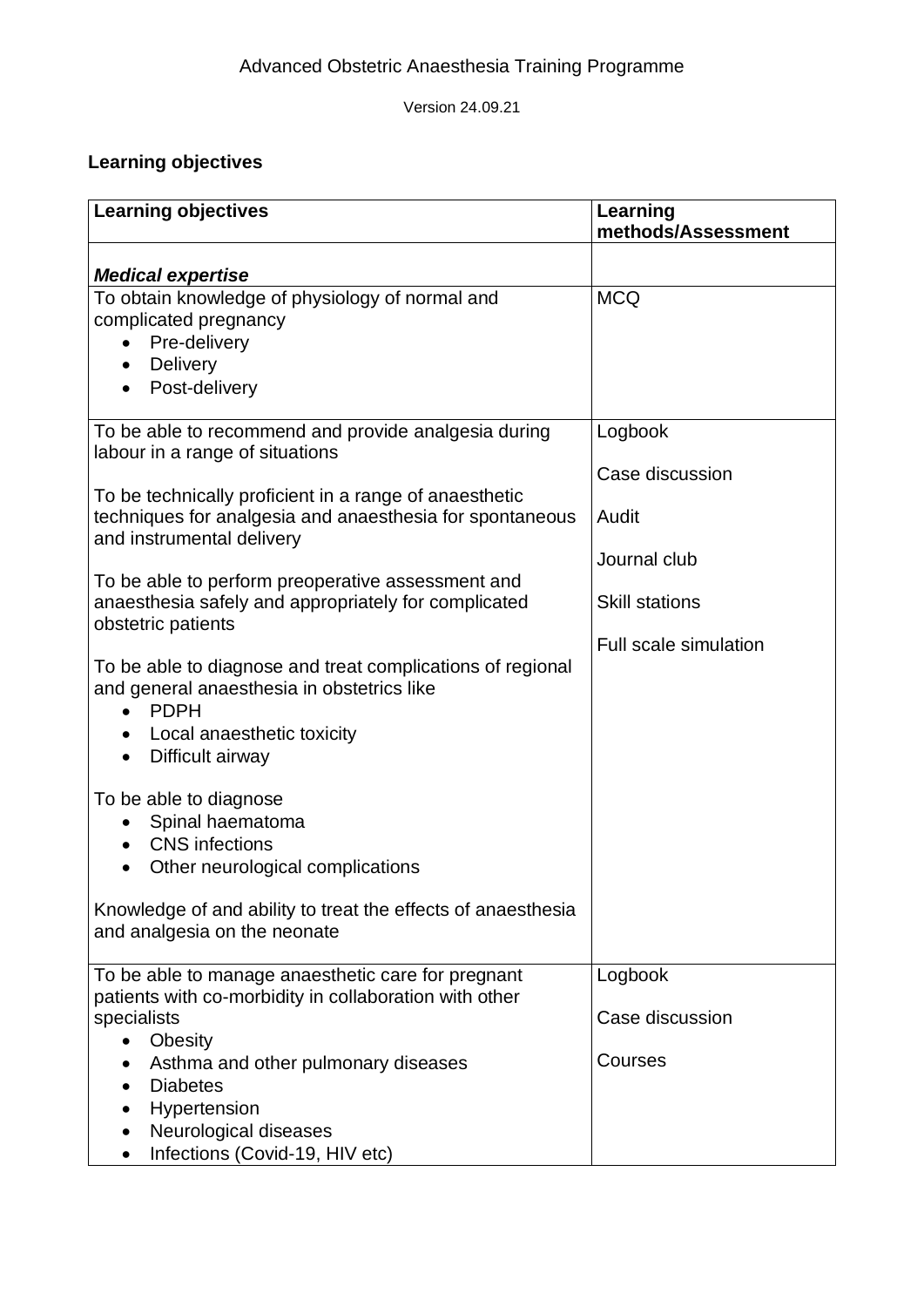| To obtain knowledge about anaesthetic care for the<br>pregnant patient with co-morbidity<br>Maternal malignancies<br>$\bullet$<br>Trauma in pregnancy<br><b>Renal diseases</b><br>Cardiac diseases<br>Other risk factors<br>The elderly mother<br>Immigrant status |                                            |
|--------------------------------------------------------------------------------------------------------------------------------------------------------------------------------------------------------------------------------------------------------------------|--------------------------------------------|
| To be able to recognise and treat obstetric disorders and<br>emergencies like<br>Pre-eclampsia/Eclampsia/HELLP<br>Hypertension in pregnancy                                                                                                                        | Logbook<br>Case discussion                 |
| Haemorrhage<br>$\bullet$<br>Thromboembolism                                                                                                                                                                                                                        | Simulation based course<br>Journal club    |
| To be able to recognise and know how to treat obstetric<br>disorders and emergencies like<br><b>Amniotic Fluid Embolism</b><br>Cardiac arrest                                                                                                                      | Case discussion                            |
| To be able to recognise<br>Fatty liver of pregnancy<br>Peripartum cardiomyopathy                                                                                                                                                                                   |                                            |
| To obtain knowledge and understanding of the effects of<br>drugs during pregnancy and during breastfeeding                                                                                                                                                         | <b>MCQ</b>                                 |
| To be able to manage and lead the resuscitation of the<br>neonate                                                                                                                                                                                                  | Simulation based course<br>Case discussion |
| To be able to manage and lead resuscitation of the<br>obstetric patient                                                                                                                                                                                            | Simulation based course<br>Case discussion |
| <b>Communication</b>                                                                                                                                                                                                                                               |                                            |
| To be able to communicate effectively to patients and<br>relatives verbally and in written form                                                                                                                                                                    | Team training course                       |
| To be able to understand the need for informed consent<br>including ethical, professional, and legal aspects                                                                                                                                                       | Group discussion                           |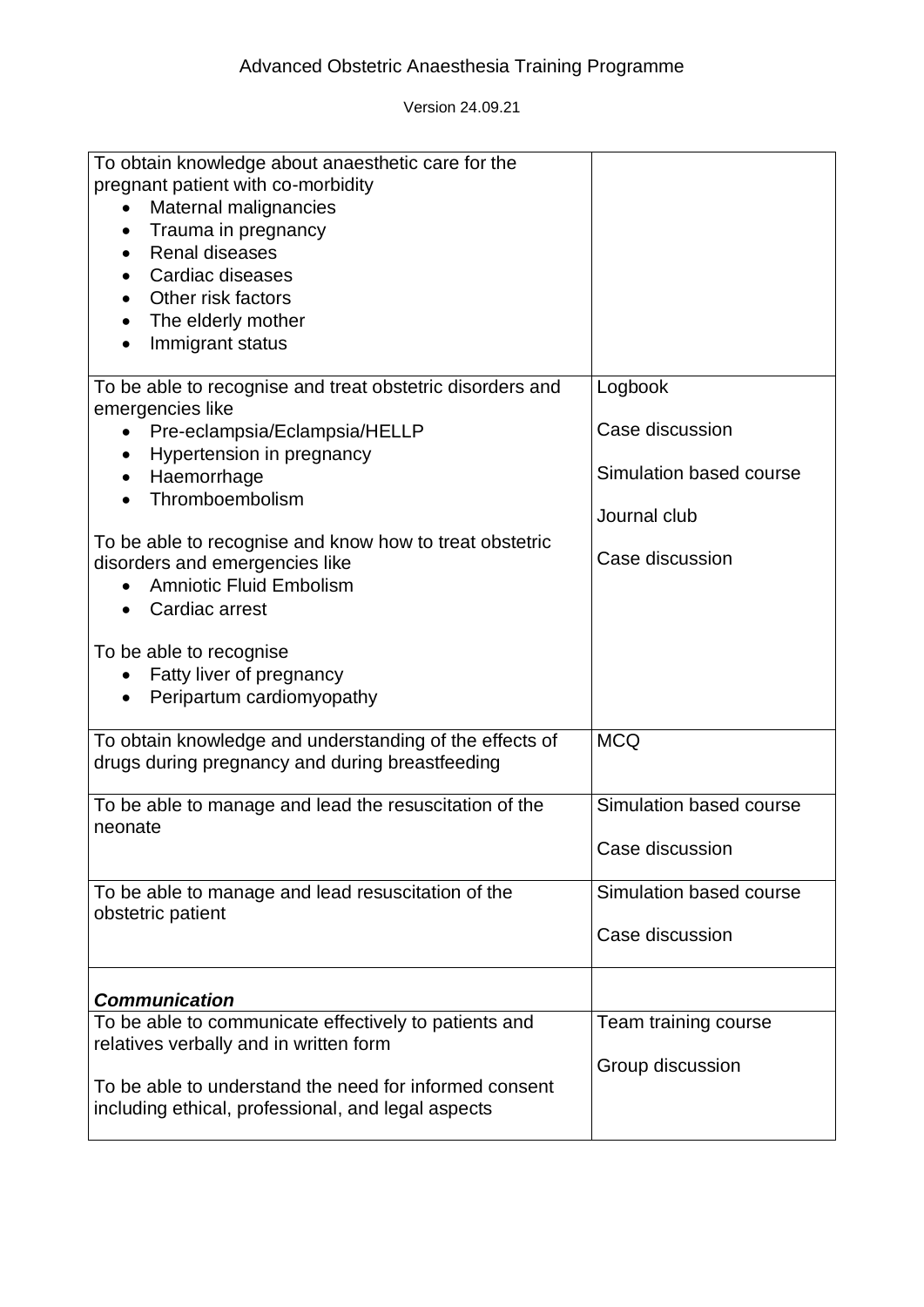| To be able to communicate effectively and confidently in a<br>multidisciplinary team                                        |                         |
|-----------------------------------------------------------------------------------------------------------------------------|-------------------------|
| <b>Collaborator</b>                                                                                                         |                         |
| To be able to set priorities, organise others effectively and<br>to delegate appropriately                                  | Team training course    |
| To be able to develop a common understanding of the<br>team environment and apply appropriate task strategies               | Group discussion        |
| To be able to collaborate effectively in a multidisciplinary<br>team                                                        |                         |
| Leadership                                                                                                                  |                         |
| To be able to take leadership in a crisis situation                                                                         | Team training course    |
| To be able to adjust strategies based on information<br>gathered from the environment                                       | Group discussion        |
| To be able to set priorities and delegate tasks in daily<br>clinical setting                                                |                         |
| <b>Organisation</b>                                                                                                         |                         |
| To obtain knowledge of how to organise anaesthetic<br>obstetric services including obstetrical intensive care               | Team training course    |
| medicine                                                                                                                    | Journal club            |
| To be able to implement change in anaesthetic obstetric<br>service                                                          | Groupwork/ Presentation |
| To be familiar with two different theoretical implementation<br>strategies                                                  |                         |
| <b>Academic competencies</b>                                                                                                |                         |
| The trainee is expected to continuously read and critically<br>evaluate the scientific literature in the field of obstetric | Journal club            |
| anaesthesia.                                                                                                                | Group                   |
| To be able to complete a research project (based on for                                                                     | Research project        |
| example an investigational project, an audit, case reports<br>or a literature review)                                       | Groupwork/presentation  |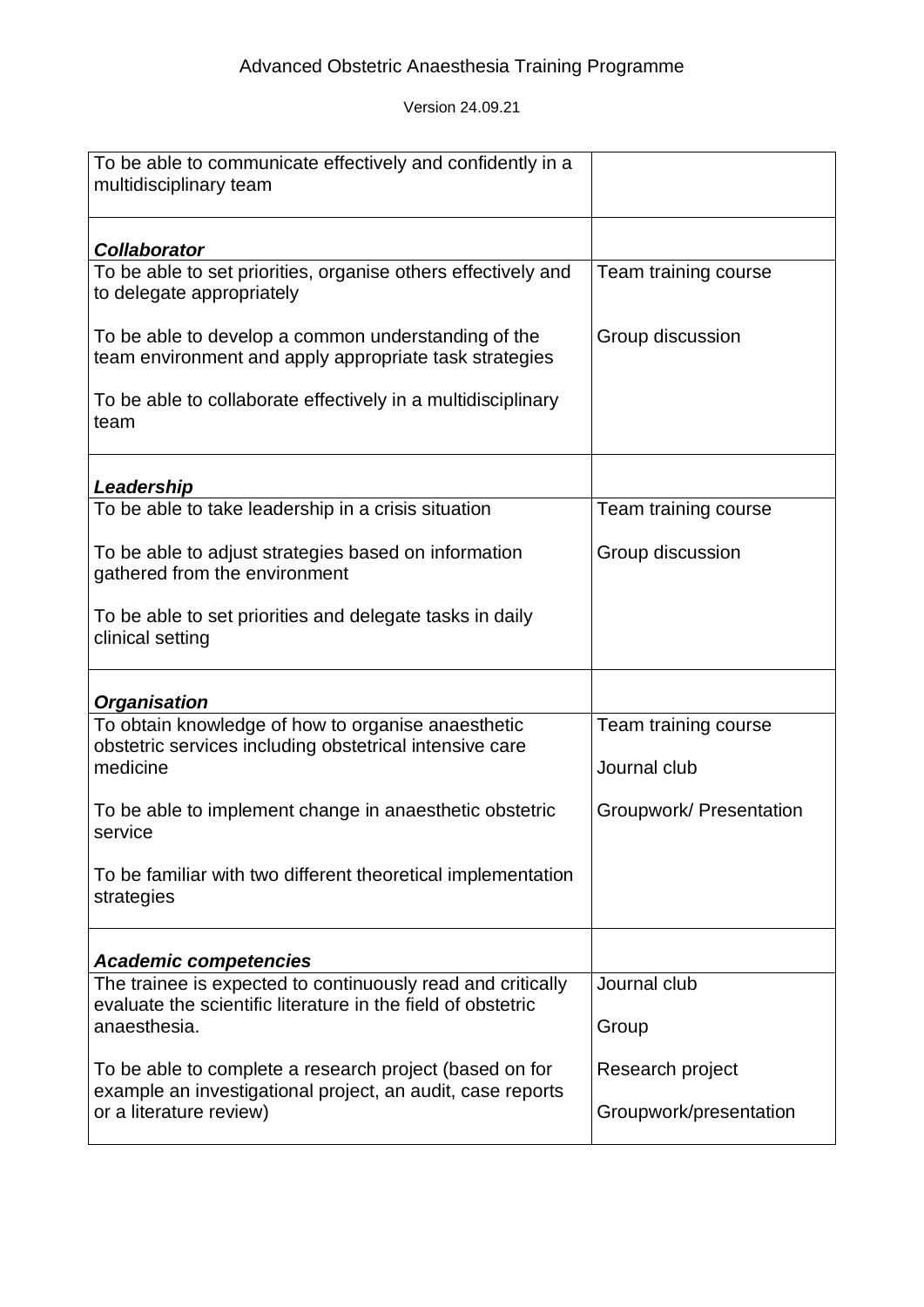| To be able to write guidelines based on the<br><b>GRADE-system</b><br>To be able to run Journal Clubs and organise local<br>meetings comprising the different professions in obstetrical<br>activity | Report of educational<br>activities in portfolio |
|------------------------------------------------------------------------------------------------------------------------------------------------------------------------------------------------------|--------------------------------------------------|
| To be able to act as a competent teacher of obstetric<br>analgesia and anaesthesia                                                                                                                   |                                                  |
| <b>Professional</b>                                                                                                                                                                                  |                                                  |
| To understand the importance of commitment to maintain a<br>personal portfolio and professional development                                                                                          | Portfolio                                        |
|                                                                                                                                                                                                      | Audit                                            |
| To obtain enhanced knowledge of human factors and<br>crisis resource management skills and attitudes and fully<br>integrate this throughout the organisational culture                               | Journal club                                     |
|                                                                                                                                                                                                      | Reflective case reports                          |
| To be aware of the importance of learning from incidents<br>and near missed in improving patient safety culture in the<br>involved departments                                                       | Problem-based discussions                        |
|                                                                                                                                                                                                      | Groupwork/presentation                           |
| To improve the working environment for teams associated<br>with the handling of the obstetric patient and the neonate                                                                                |                                                  |
| To be aware of ethical, ethnic, and religious challenges                                                                                                                                             |                                                  |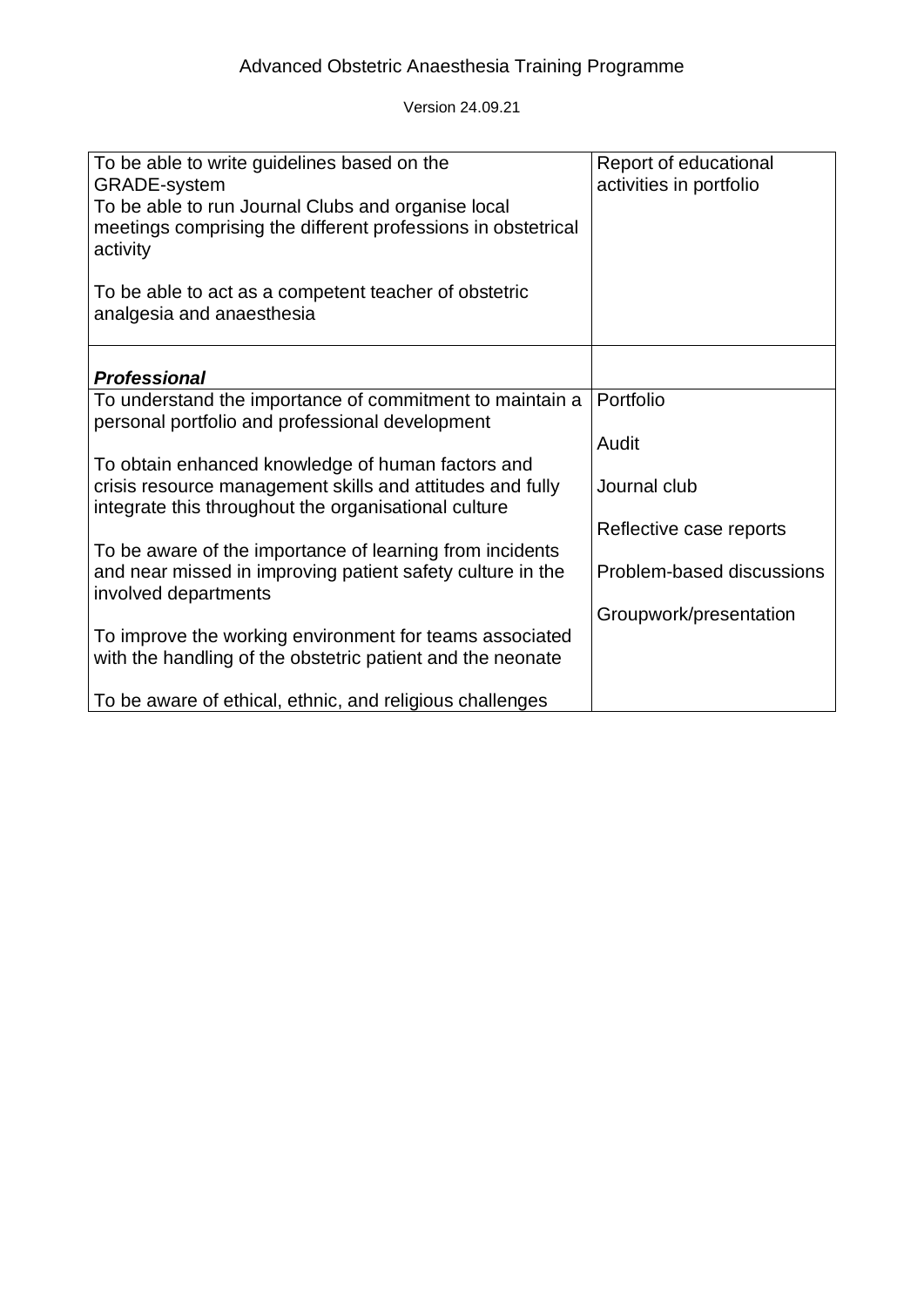Version 24.09.21



# <span id="page-12-0"></span>Advanced Obstetric Anaesthesia Training Programme

**Portfolio**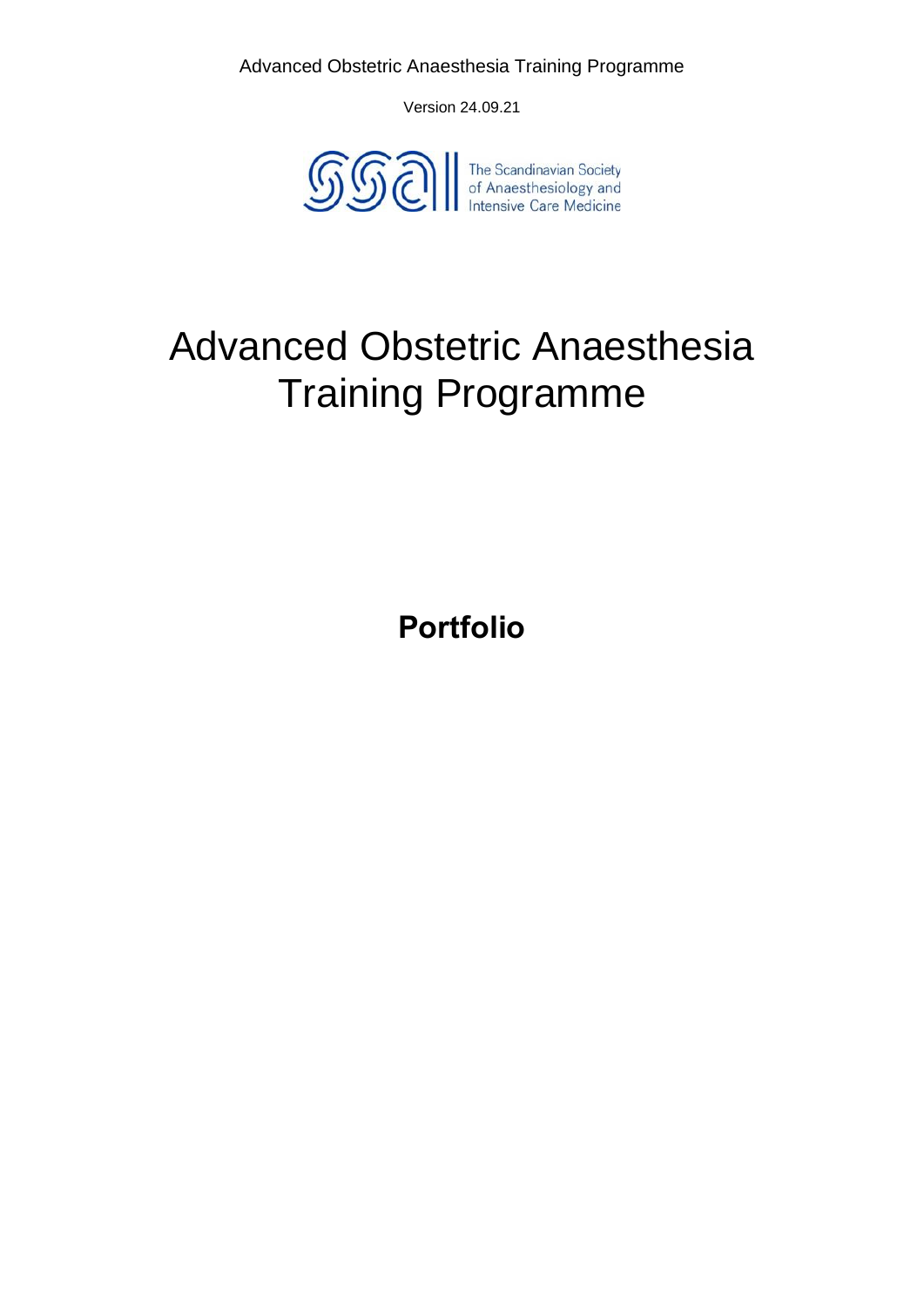Version 24.09.21

#### <span id="page-13-0"></span>**Personal Details**

| Name:                        |  |
|------------------------------|--|
| Medical degree:              |  |
| National registration number |  |
| Address:                     |  |
| Telephone:                   |  |
| e-mail                       |  |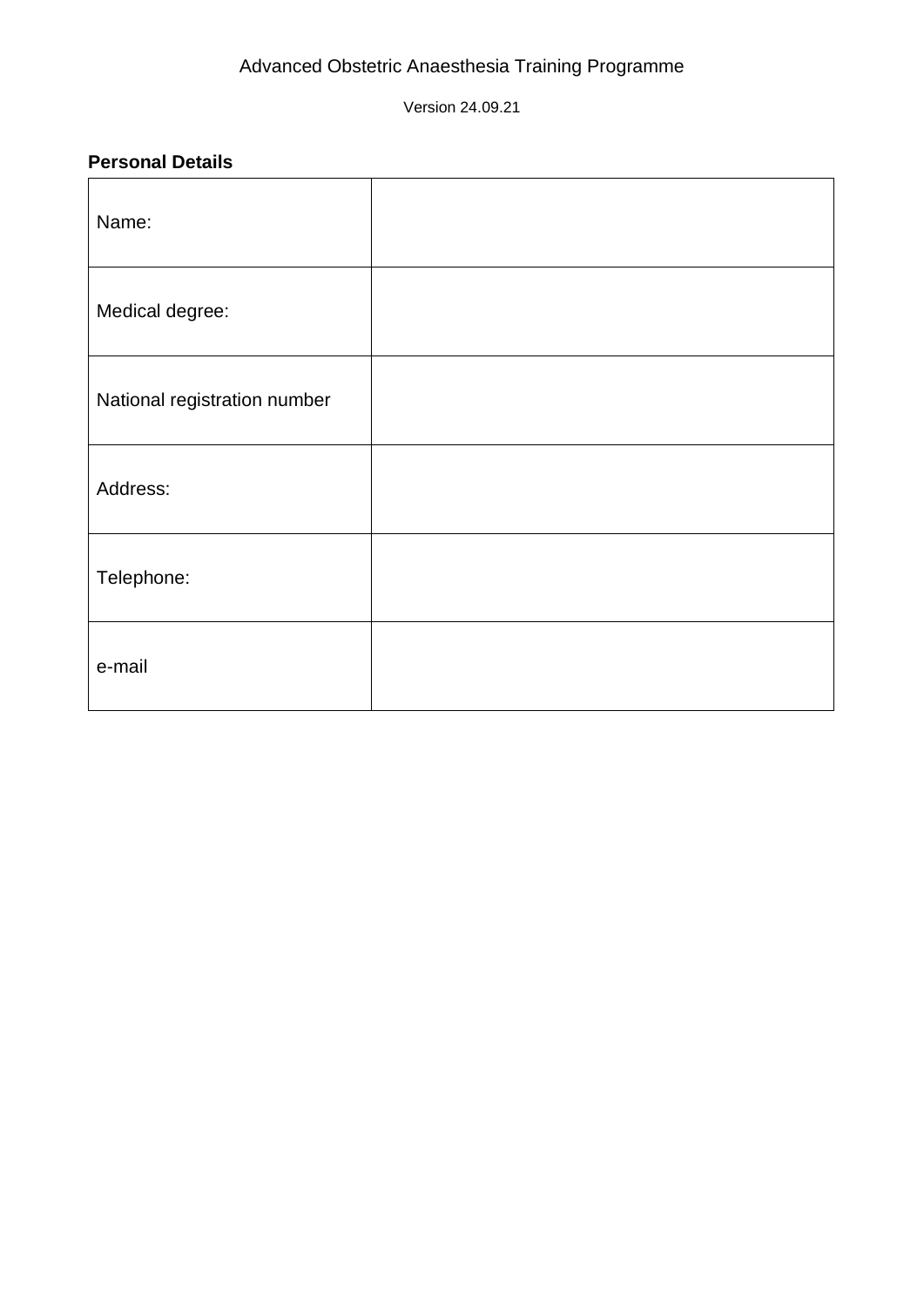Version 24.09.21

## <span id="page-14-0"></span>**Training Details**

| Period of training | covered by this<br>portfolio |
|--------------------|------------------------------|
|--------------------|------------------------------|

| Training site 1: | Hospital<br>Period |
|------------------|--------------------|
| Training site 2  | Hospital<br>Period |

## <span id="page-14-1"></span>**Exchange programme (Other department, other country)**

| Training site 3<br>Period |  | Hospital |
|---------------------------|--|----------|
|---------------------------|--|----------|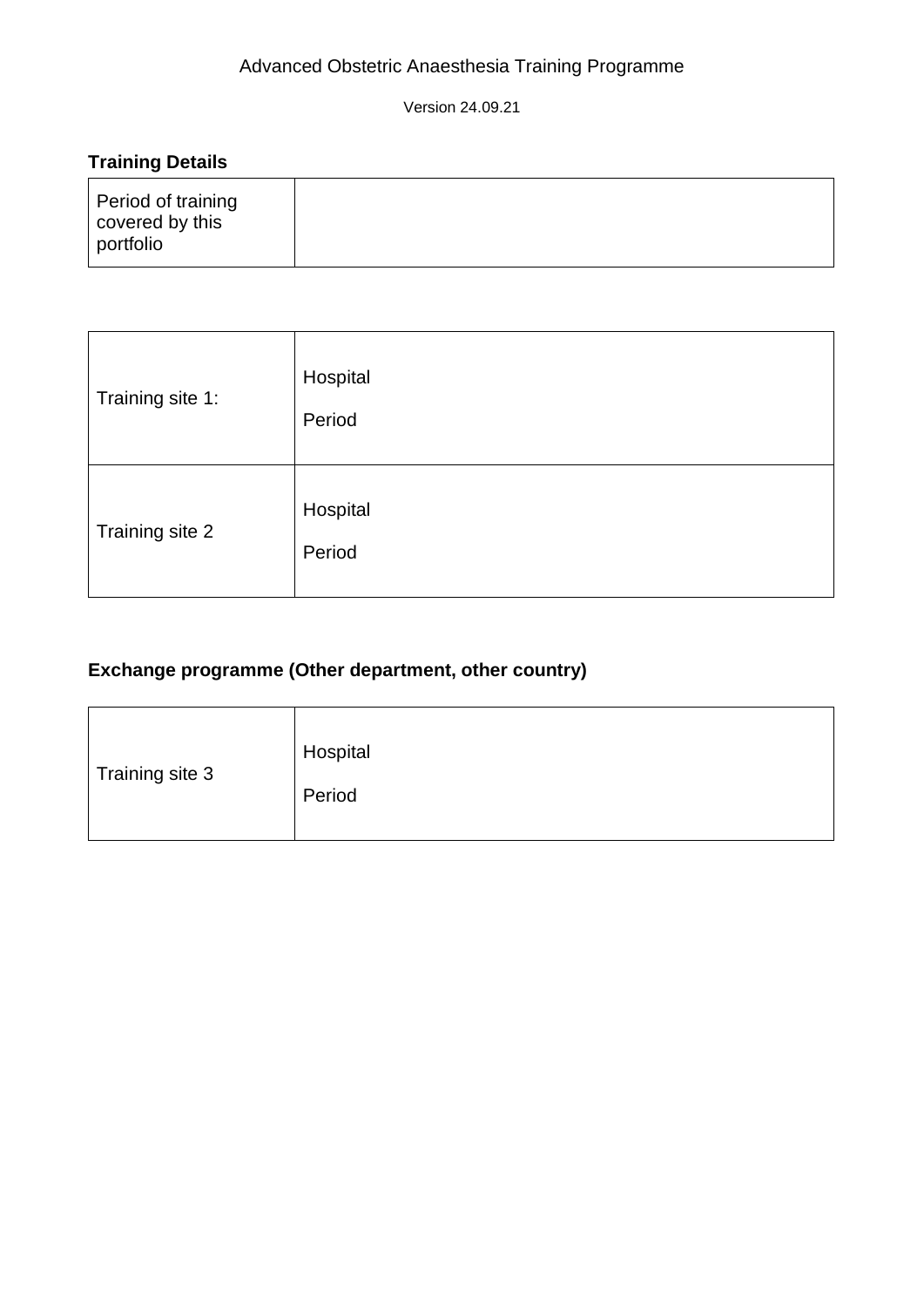#### <span id="page-15-0"></span>**Personal Development Plan (PDP)**

#### <span id="page-15-1"></span>**Guidance**

Completing a PDP is your chance to set out what you expect to achieve during each placement, and throughout the year. You can use your PDP to refer back to the goals that you set yourself previously, to check your progress against them.

You should develop your PDP with your educational supervisor and it should be updated at regular intervals linked to formal assessment milestones and rotation between hospitals.

The personal development plan has to be used on each  $4<sup>th</sup>$  month appraisal meeting with your educational supervisor. Specific Objectives: what do you need to learn? The learning objectives of the SSAI Advanced Obstetric Anaesthesia Training Programme cover the range of core knowledge and skills appropriate to training. Your learning needs will change as you develop through training, and as your experience grows, thus your PDP must be updated every 4th month. Different placements offer different opportunities to gain curriculum competences. As you consider the opportunities available in each placement, you should plan how you intend to make the most of them. In collaboration with your educational supervisors, you can develop your PDP to focus on areas highlighted for improvement.

#### <span id="page-15-2"></span>**Developing your PDP**

As you are progressing, appraisal, direct assessment and reflective practice will all provide different perspectives on your performance and development. It is important to be aware of what information you are using when setting your learning needs and that you are not missing important feedback that may be available to you.

How will these needs be addressed and when?

- o Your PDP should identify what you intend to do during each 4 month period, how you will develop your learning and, most importantly, how and when you will be assessed.
- o A key goal of the training program is to demonstrate, through portfolio evidence, a series of assessments that show development and progression towards competence.
- o Target setting is a way to ensure progress. Discuss and agree realistic and achievable targets for demonstrating progress with your educational supervisor and record the agreements.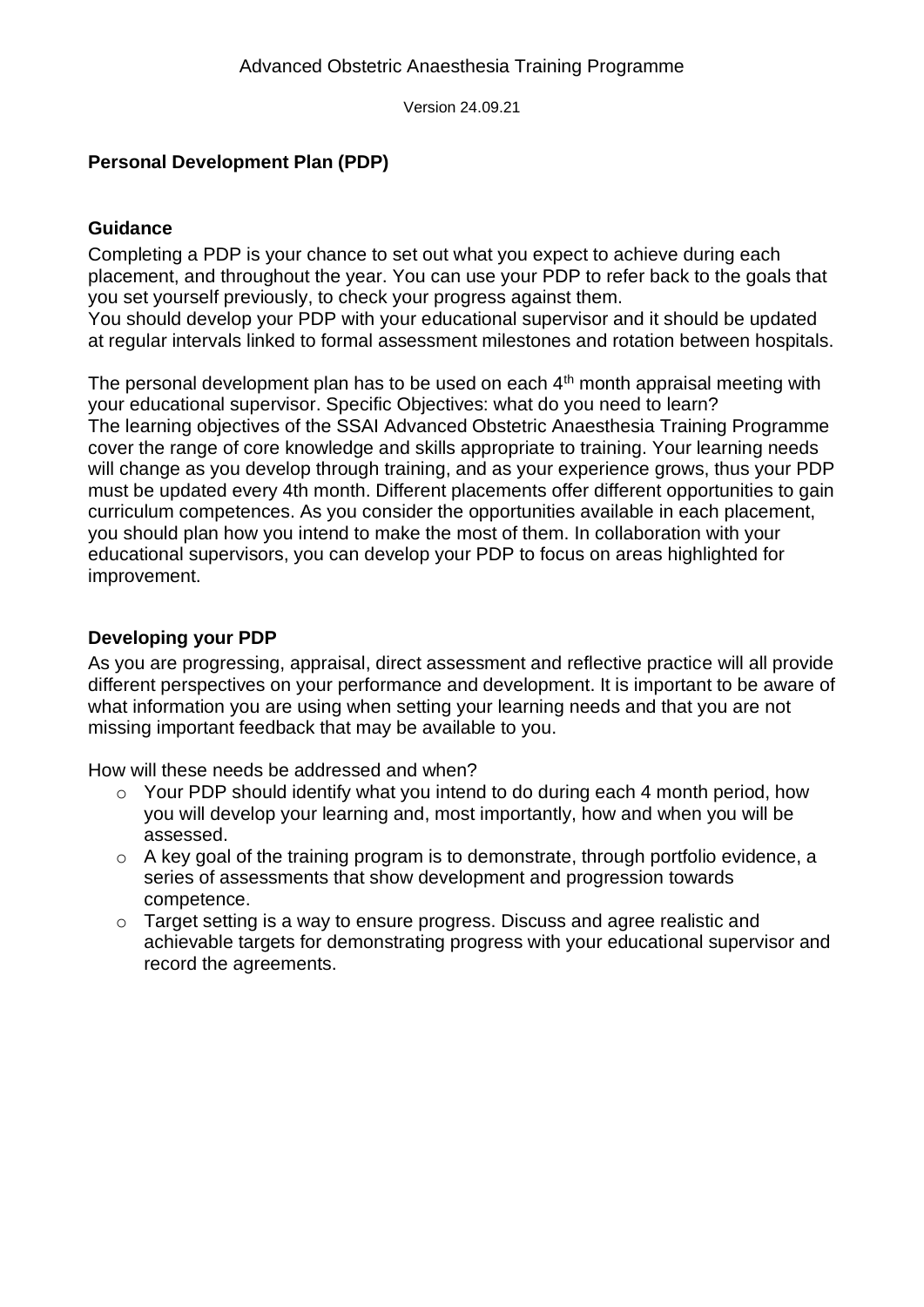## **Personal Development Plan**

| Name of the<br>trainee: |  |
|-------------------------|--|
| Date:                   |  |
| Department:             |  |
| Hospital:               |  |

| What specific Development needs do I have? (What do you intend to learn)?                         |
|---------------------------------------------------------------------------------------------------|
| How will these objectives be addressed? (Which activities should be planned?)                     |
| Evaluation (what documentation should be collected to show the objectives have<br>been achieved?) |
| 4 months later, Date:                                                                             |
| Evaluation and outcome - Have the objectives been achieved? (If not what should<br>be done?)      |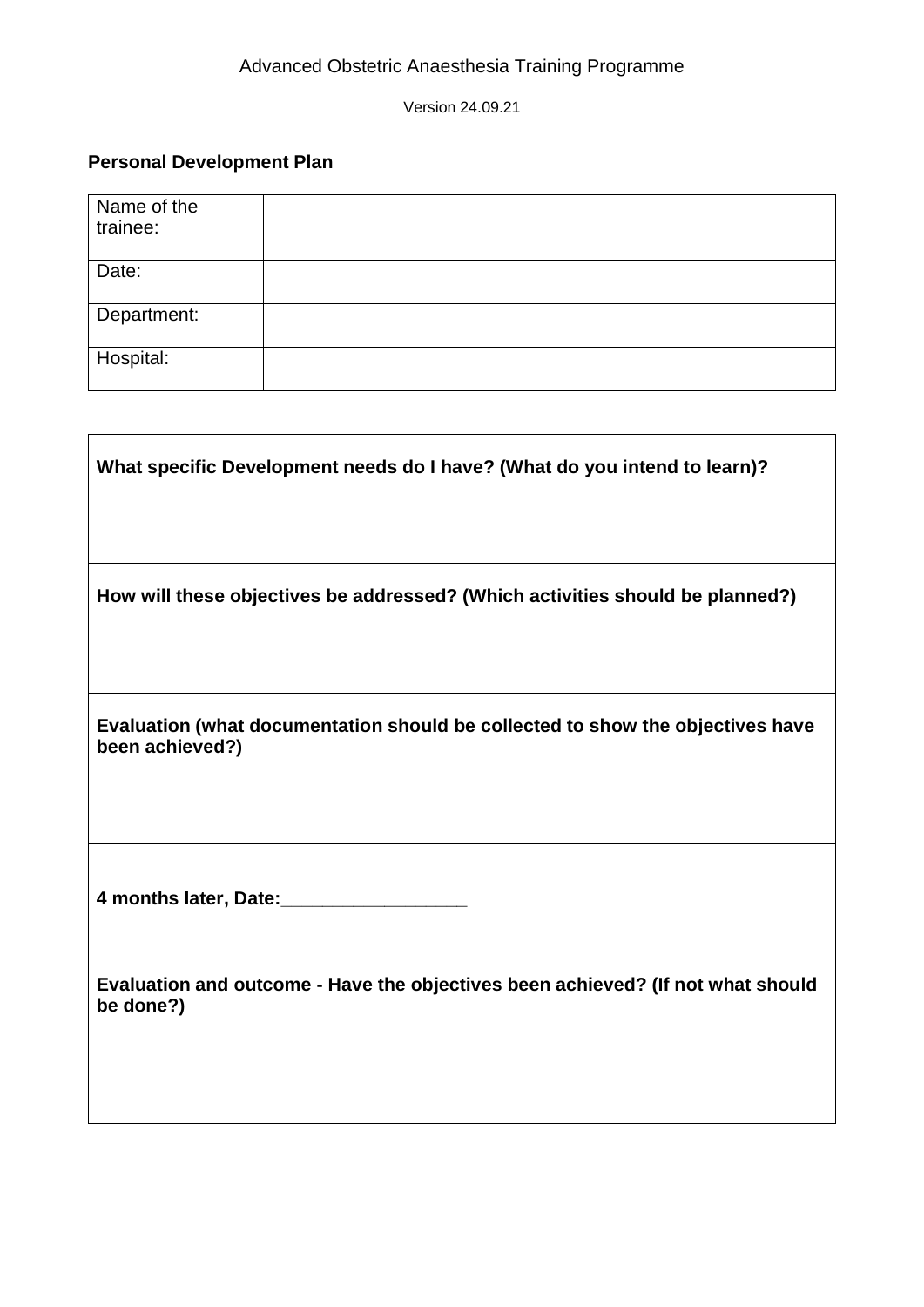#### <span id="page-17-0"></span>**The record of experience - the logbook**

Trainees should record, in a suitable paper or electronic logbook (Daily Training Record), the details of anaesthetics obstetric cases and procedures given by them.

#### **The logbook has the following functions:**

- $\circ$  It provides trainees with a personal record of all procedural and other training experiences, which are requirements for satisfactory completion of the relevant training program.
- o It provides trainees with the basis for completing the Clinical Training Summaries
- o The Training Summaries will be used by the Educational Supervisor to monitor the trainee's experience to ensure that it is appropriate.
- o The information will also be used by the SSAI educational committee to monitor the experience provided for trainees by the hospital.

#### **Instructions**

1. Record training experience on a daily basis

2. Record clinical training experience

All trainees undertaking clinical training are required to record the procedural experiences relevant to their training program. It is mandatory. At the end of each four-month period it will be necessary for you to transfer the information into the logbook summary as preparation to the 4<sup>th</sup> month appraisal meeting with your educational supervisor.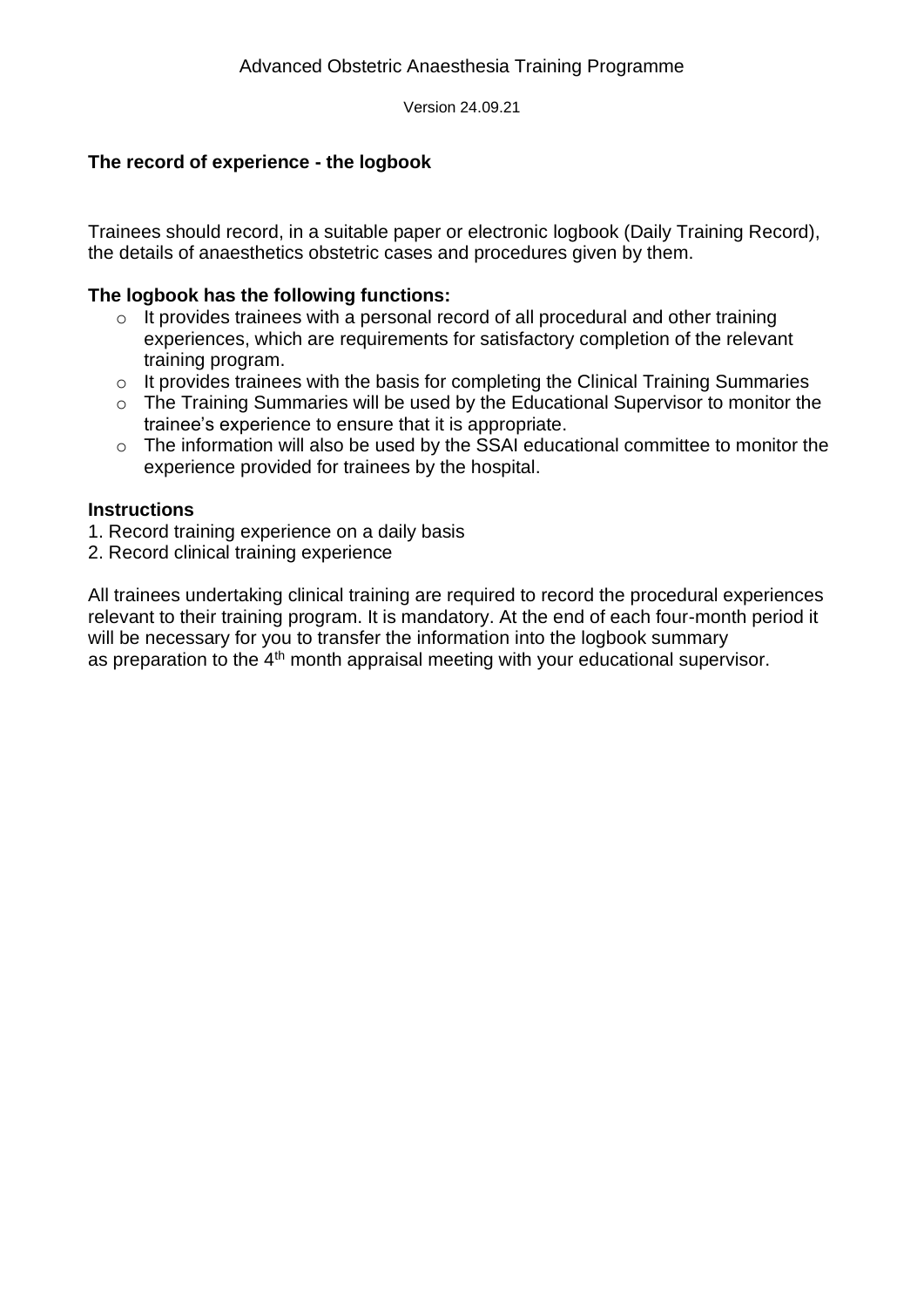| Date | Pt.<br>initials | Procedure | Type of<br>anaesthesia | Urgency | ASA | Co-morbidity | Complication |
|------|-----------------|-----------|------------------------|---------|-----|--------------|--------------|
|      |                 |           |                        |         |     |              |              |
|      |                 |           |                        |         |     |              |              |
|      |                 |           |                        |         |     |              |              |
|      |                 |           |                        |         |     |              |              |
|      |                 |           |                        |         |     |              |              |
|      |                 |           |                        |         |     |              |              |
|      |                 |           |                        |         |     |              |              |
|      |                 |           |                        |         |     |              |              |
|      |                 |           |                        |         |     |              |              |
|      |                 |           |                        |         |     |              |              |
|      |                 |           |                        |         |     |              |              |
|      |                 |           |                        |         |     |              |              |
|      |                 |           |                        |         |     |              |              |
|      |                 |           |                        |         |     |              |              |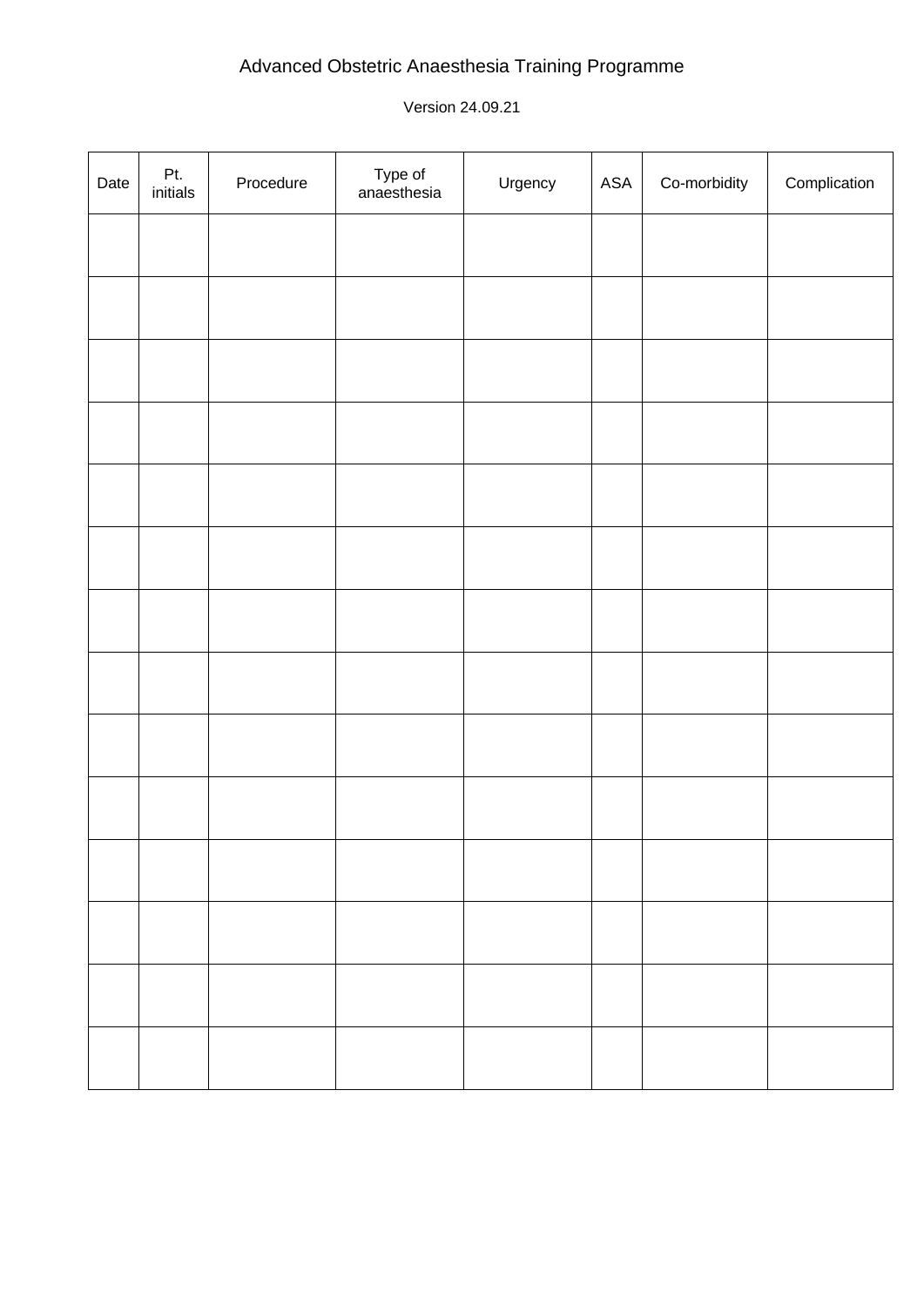| Procedure<br>(Examples - need further<br>specification)                         | Procedure performed by surgeon/obstetrician<br>Obstetric<br>$\Omega$<br>Non-obstetric<br>$\Omega$<br>Procedure performed by anaesthetist                                                                                                                                                                                                                                        |
|---------------------------------------------------------------------------------|---------------------------------------------------------------------------------------------------------------------------------------------------------------------------------------------------------------------------------------------------------------------------------------------------------------------------------------------------------------------------------|
| Type of anaesthesia<br>(Minimal number 50<br>neuraxial obstetric<br>procedures) | Epidural<br>$\bullet$<br>Spinal<br>Spinal & Epidural<br>General anaesthesia<br><b>Combined GA/EDA</b><br>$\bullet$<br>Other                                                                                                                                                                                                                                                     |
| Caesarean section<br>(minimal number 20)                                        | Elective<br>$\bullet$<br>Urgent<br>Emergency                                                                                                                                                                                                                                                                                                                                    |
| <b>ASA</b><br><b>Physical Status</b><br><b>Classification System</b>            | 1) A normal healthy patient<br>2) A patient with mild systemic disease<br>3) A patient with severe systemic disease<br>4) A patient with severe systemic disease that is a constant<br>threat to life<br>5) A moribund patient who is not expected to survive<br>without the operation<br>6) A declared brain-dead patient whose organs are being<br>removed for donor purposes |
| Co-morbidity<br>(Examples)                                                      | Obese (BMI 30-40) /Morbidly obese (BMI > 40)<br>٠<br><b>Diabetes</b><br>Hypertension<br>٠<br>Cardiac<br>Pulmonary                                                                                                                                                                                                                                                               |
| Complication<br>(Examples)                                                      | Eclampsia<br>$\bullet$<br>Pre-eclampsia<br><b>HELLP</b><br>Placental abruption<br>$\bullet$<br>Uterine rupture<br>Postpartum haemorrhage                                                                                                                                                                                                                                        |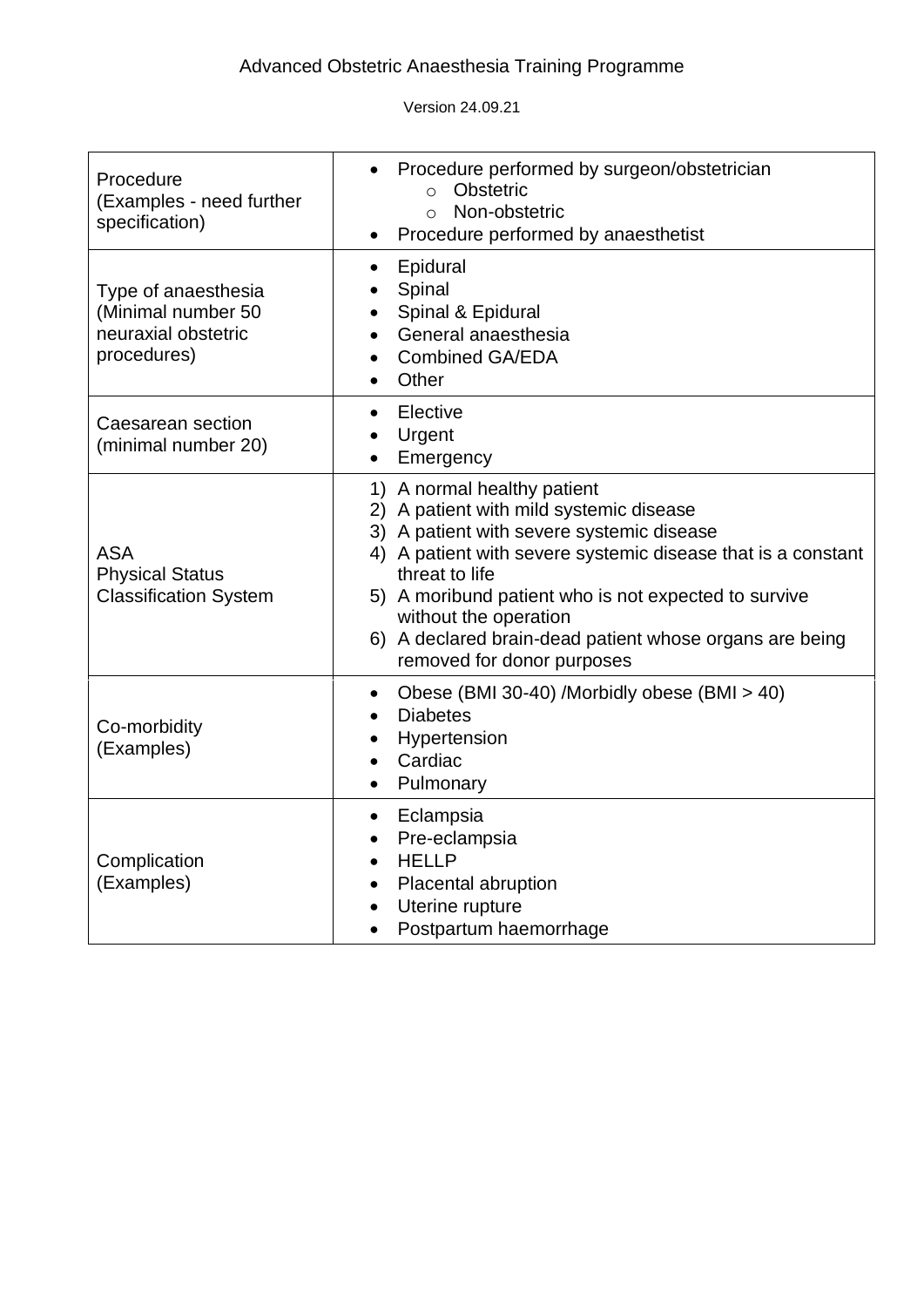Version 24.09.21

## <span id="page-20-0"></span>**Logbook summary**

| Name:     |  |
|-----------|--|
| Hospital: |  |

# **Summary for period**

From: To:

| Total number of anaesthetics given in this period:     |  |
|--------------------------------------------------------|--|
| Total number of labour epidurals given in this period: |  |
| Total number of spinals given in this period:          |  |

#### **Urgency**

|                                              | Routine | Urgent | Emergency | Total |
|----------------------------------------------|---------|--------|-----------|-------|
| Caesarean<br>section                         |         |        |           |       |
| Non-obstetric<br>surgery during<br>pregnancy |         |        |           |       |
| Postpartum<br>haemorrhage                    |         |        |           |       |

#### **ASA Grade**

| <b>ASA</b> | . . | $\mathbf{III}$ | 1 V |  |
|------------|-----|----------------|-----|--|
| Cases (n)  |     |                |     |  |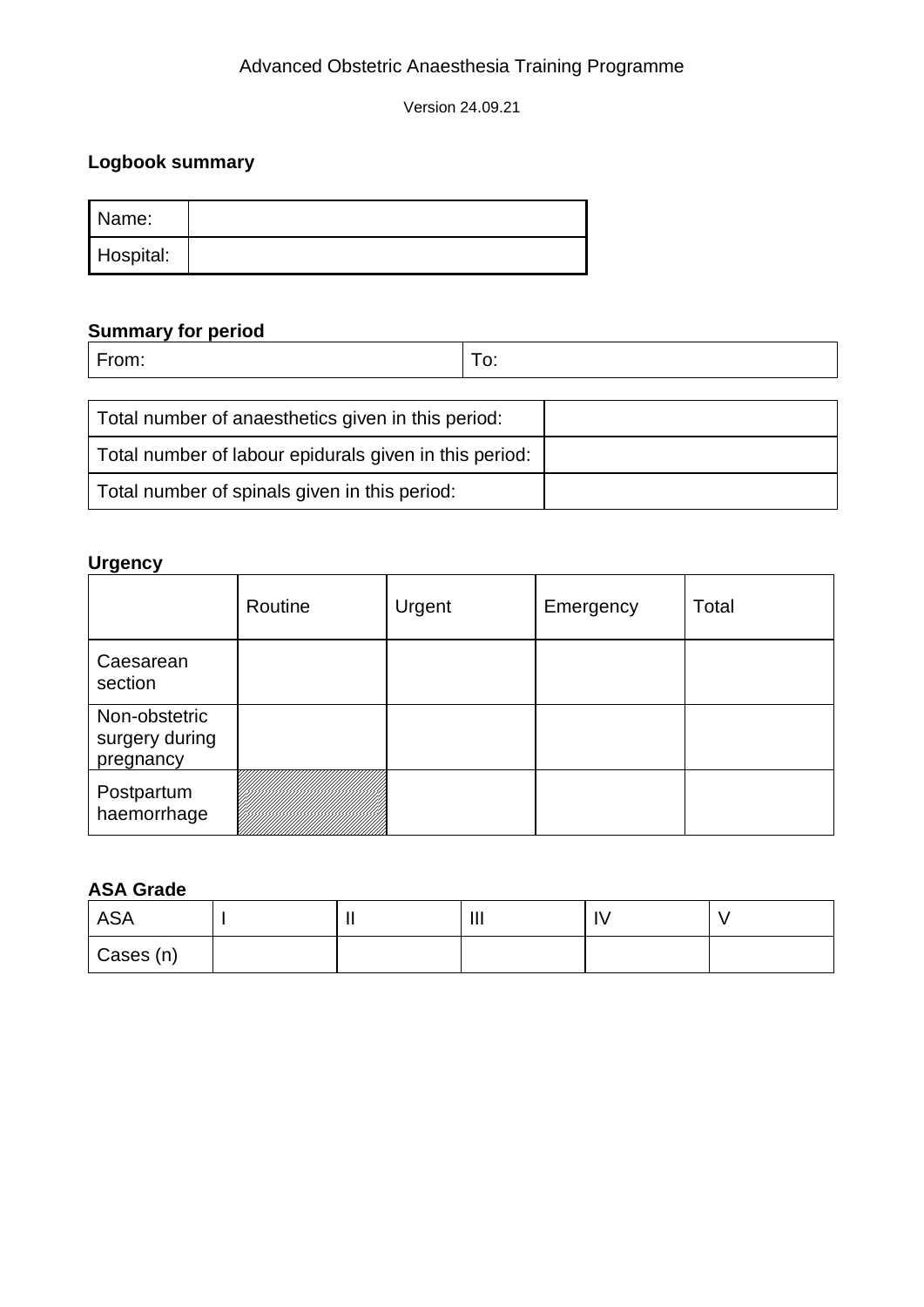|                            | Non-Obese | Obese<br><b>BMI 30-40</b> | Morbidly obese<br>BMI > 40 | Total |
|----------------------------|-----------|---------------------------|----------------------------|-------|
| Labour EDA                 |           |                           |                            |       |
| Labour Spinal              |           |                           |                            |       |
| Labour CSE                 |           |                           |                            |       |
| CS Spinal                  |           |                           |                            |       |
| CS de novo<br><b>EDA</b>   |           |                           |                            |       |
| CS pre-exist<br><b>EDA</b> |           |                           |                            |       |
| CS GA                      |           |                           |                            |       |

| Procedures                  | Performed | Observed/Assisted |
|-----------------------------|-----------|-------------------|
| Neonatal resuscitation      |           |                   |
| Neonatal intubation         |           |                   |
| <b>Umbilical line</b>       |           |                   |
|                             |           |                   |
| Fiberoptic awake intubation |           |                   |
|                             |           |                   |
|                             |           |                   |
|                             |           |                   |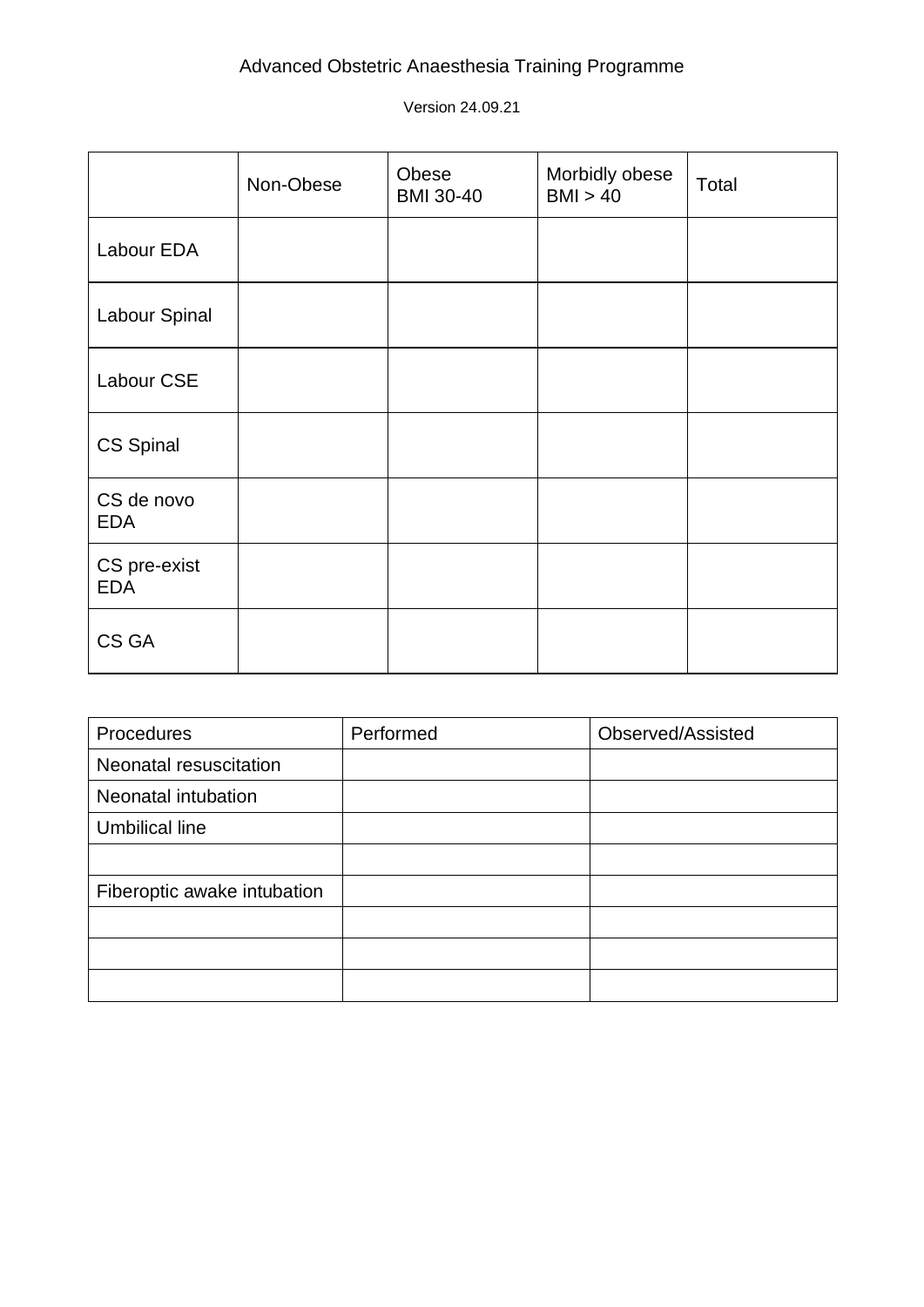#### <span id="page-22-0"></span>**SSAI obstetric anaesthesia specialist courses**

| <b>Date</b> | Course | Location | Signed by<br>organizer |
|-------------|--------|----------|------------------------|
|             |        |          |                        |
|             |        |          |                        |
|             |        |          |                        |
|             |        |          |                        |
|             |        |          |                        |
|             |        |          |                        |
|             |        |          |                        |
|             |        |          |                        |
|             |        |          |                        |
|             |        |          |                        |
|             |        |          |                        |
|             |        |          |                        |
|             |        |          |                        |
|             |        |          |                        |
|             |        |          |                        |
|             |        |          |                        |
|             |        |          |                        |
|             |        |          |                        |
|             |        |          |                        |
|             |        |          |                        |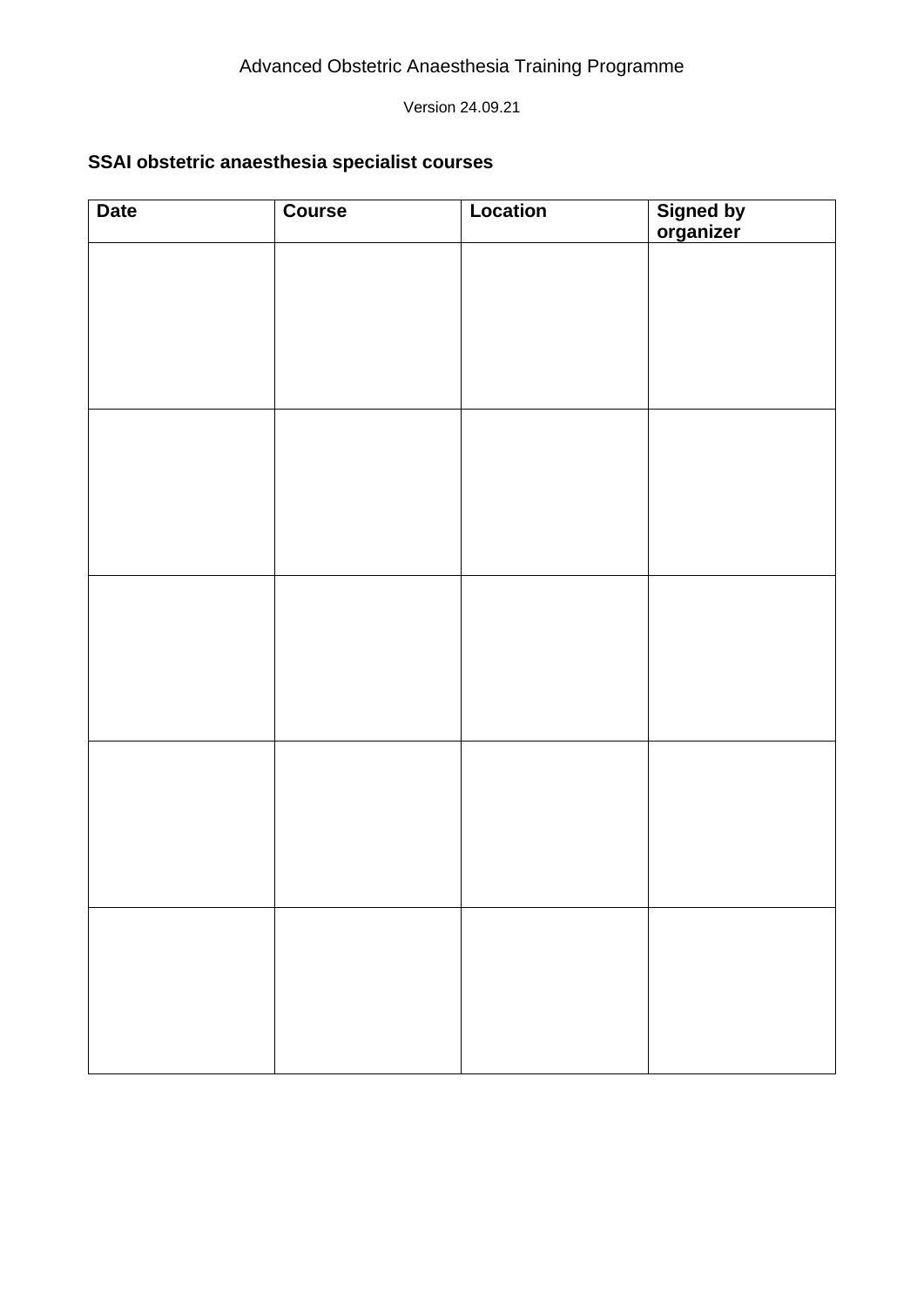#### <span id="page-23-0"></span>**Other courses attended**

| Course Title:                                               |  |
|-------------------------------------------------------------|--|
| Location                                                    |  |
| Date and<br>Duration:                                       |  |
| My educational<br>objective in<br>attending this<br>course: |  |
| Summary of<br>course content:                               |  |
| What was good<br>about this<br>course:                      |  |
| What was bad<br>about this<br>course:                       |  |
| Were your<br>objectives met?                                |  |
| Did you speak or<br>ask any<br>questions?                   |  |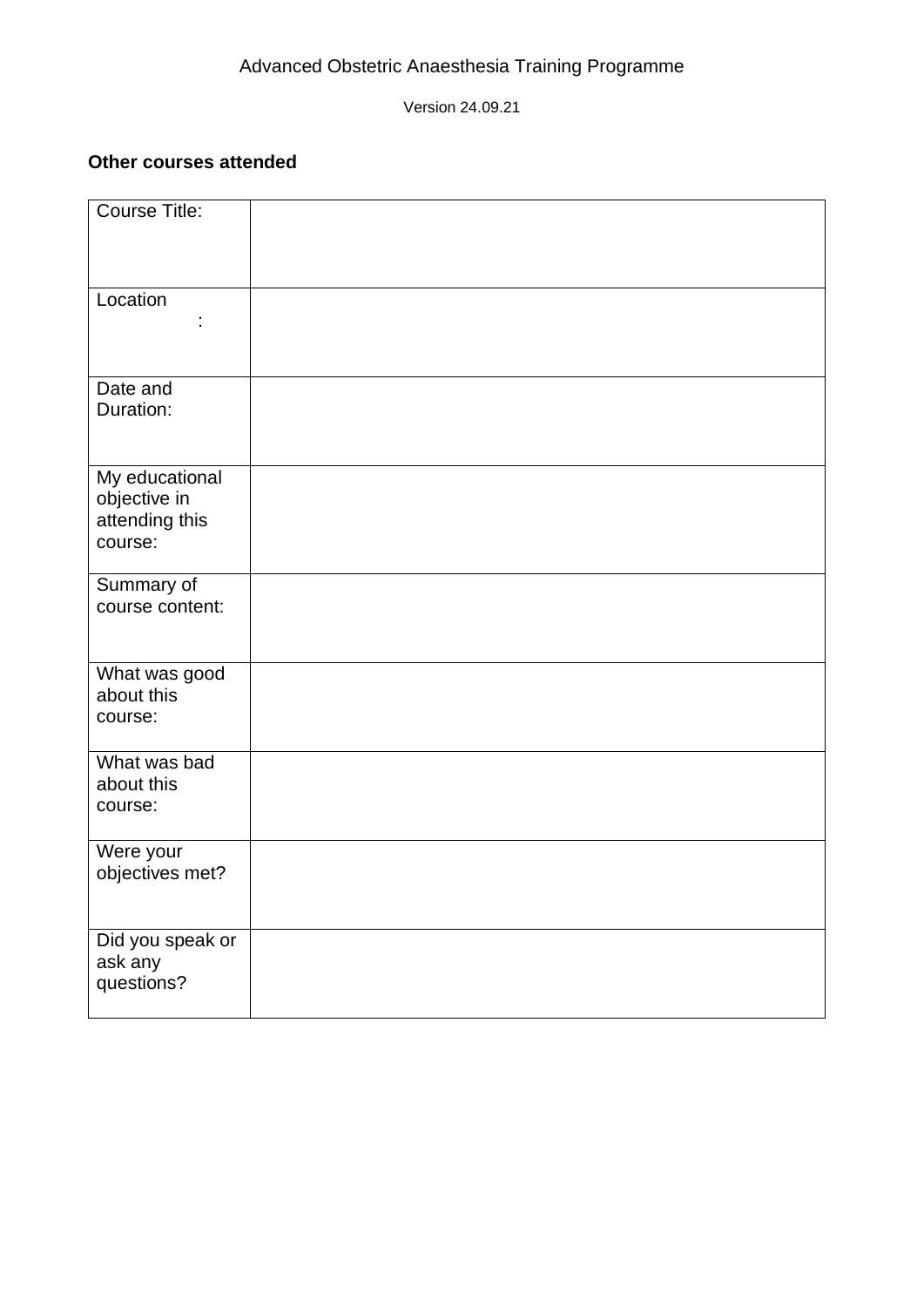## <span id="page-24-0"></span>**Research Project Investigation, audit, case report or literature review**

| $\mathbf 1$      | Title of Project:                              |  |
|------------------|------------------------------------------------|--|
| $\overline{2}$   | Source of any<br>funding:                      |  |
| $\overline{4}$   | Project supervisor:                            |  |
| 5                | Date begun:                                    |  |
| 6                | Date completed:                                |  |
| $\overline{7}$   | What question are<br>you seeking to<br>answer? |  |
| 8                | What is the<br>importance of this<br>project?  |  |
| $\boldsymbol{9}$ | Describe your<br>methodology:                  |  |
| 10               | Describe your<br>results:                      |  |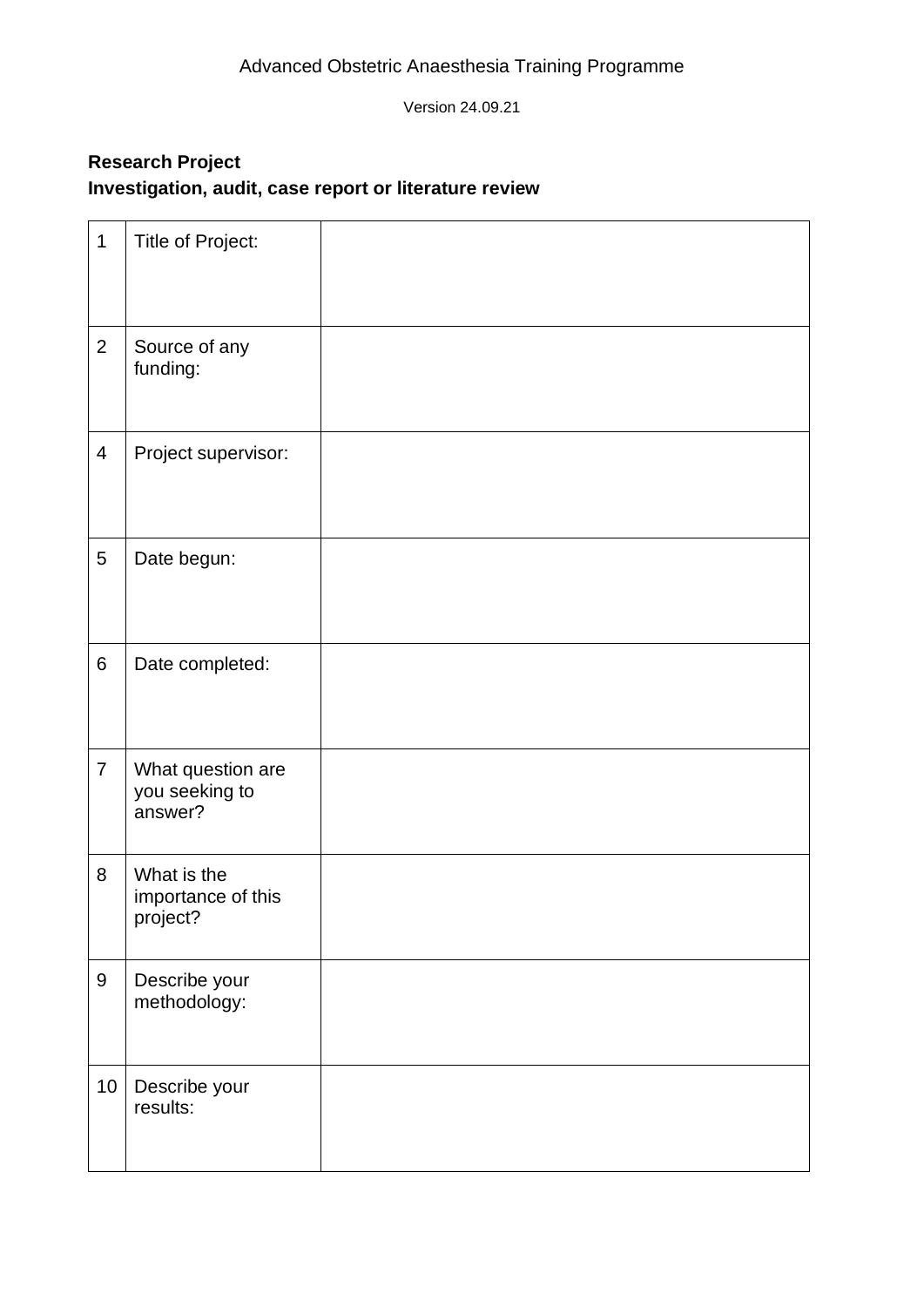| 11              | Presentation of this<br>project                                         |  |
|-----------------|-------------------------------------------------------------------------|--|
| 12              | Will you be making<br>any personal<br>presentation of these<br>results? |  |
| 13 <sup>2</sup> | Evaluate the<br>importance of your<br>results:                          |  |
| 14              | How much time have<br>you personally spent<br>on this project?          |  |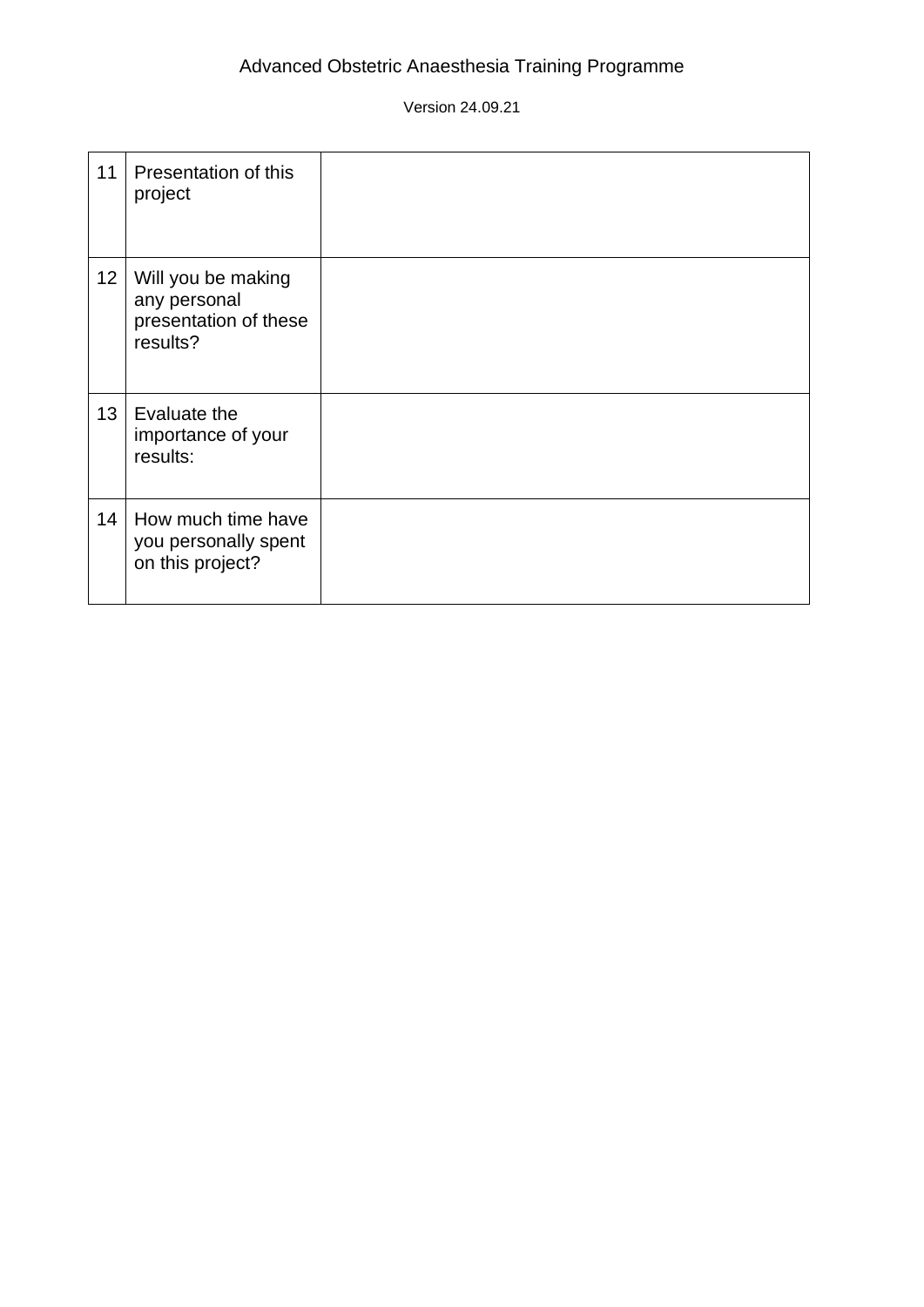## **"Open Anesthesia Lecture Series for Fellows" to be found on [www.soap.org](http://www.soap.org/) 24 of the lectures available should be seen and reviewed.**

<http://www.openanesthesia.org/virtual-grand-rounds-in-obstetric-anesthesia/>

Each participant can choose lectures according to a personal interest

| $\operatorname{\mathsf{No}}$ | date | Title of lecture | Three keypoints of interest |
|------------------------------|------|------------------|-----------------------------|
| 1                            |      |                  |                             |
| $\boldsymbol{2}$             |      |                  |                             |
| $\mathbf 3$                  |      |                  |                             |
| $\overline{\mathbf{4}}$      |      |                  |                             |
| $\sqrt{5}$                   |      |                  |                             |
| $\boldsymbol{6}$             |      |                  |                             |
| $\overline{7}$               |      |                  |                             |
| 8                            |      |                  |                             |
| $\boldsymbol{9}$             |      |                  |                             |
| 10                           |      |                  |                             |
| $11$                         |      |                  |                             |
| 12                           |      |                  |                             |
| 13                           |      |                  |                             |
| 14                           |      |                  |                             |
| 15                           |      |                  |                             |
| 16                           |      |                  |                             |
| $17$                         |      |                  |                             |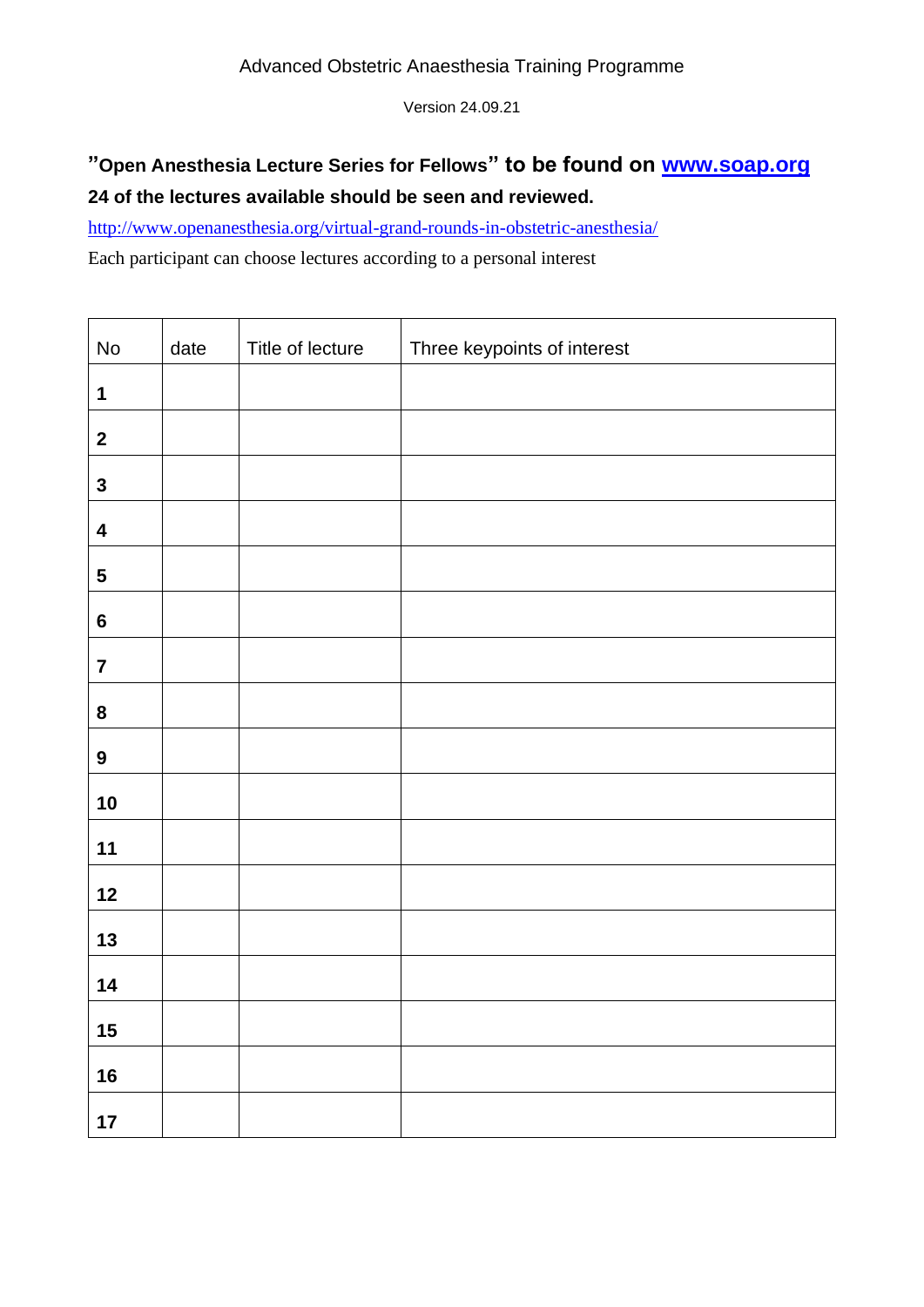| 18 |  |  |
|----|--|--|
| 19 |  |  |
| 20 |  |  |
| 21 |  |  |
| 22 |  |  |
| 23 |  |  |
| 24 |  |  |
|    |  |  |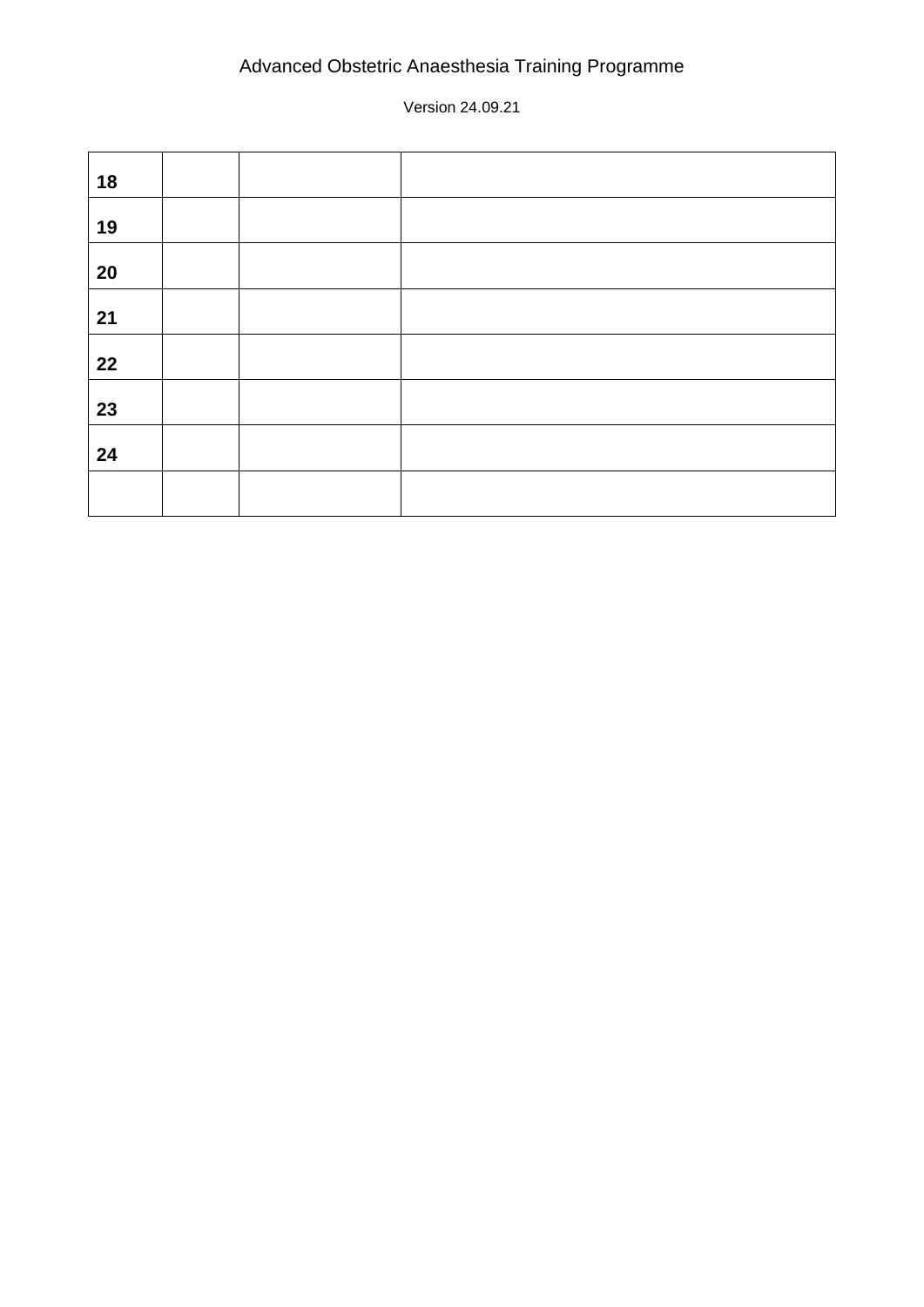## <span id="page-28-0"></span>**Teaching Responsibilities and Training**

#### **Summary of any significant teaching you have undertaken**

| Topic | Audience | Location | Date |
|-------|----------|----------|------|
|       |          |          |      |
|       |          |          |      |
|       |          |          |      |
|       |          |          |      |
|       |          |          |      |
|       |          |          |      |

# **Summary of any meetings organised by you (and colleagues)**

<span id="page-28-1"></span>

| Topic | Participants | Location | Date |
|-------|--------------|----------|------|
|       |              |          |      |
|       |              |          |      |
|       |              |          |      |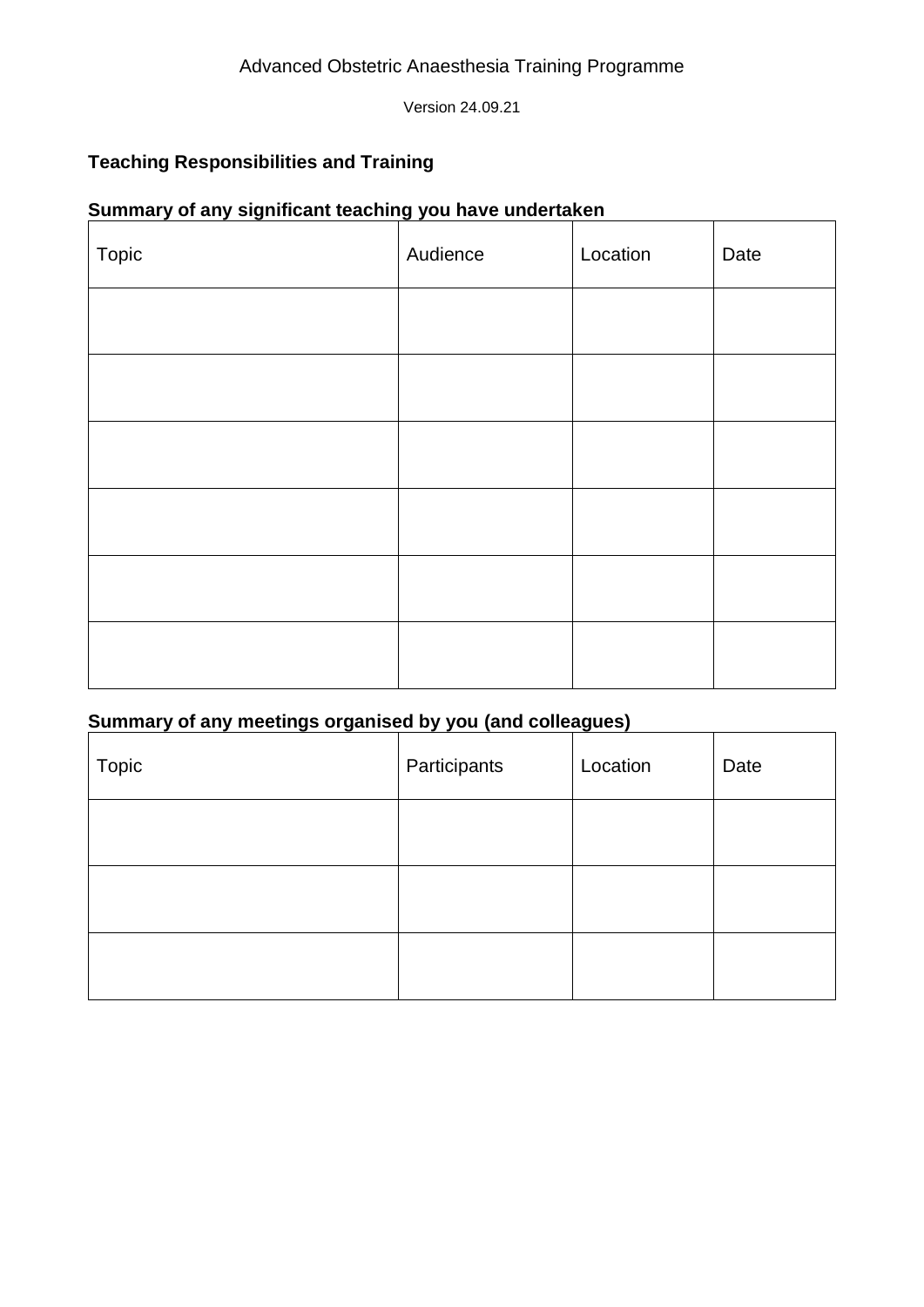#### **Portfolio reflective summary**

The aim of the portfolio is that it should by the end of the 2 years provide evidence for learning and professional development as a clinician / teacher / researcher etc. The portfolio reflective summary is a part of the assessment of your professional development during the 2 year programme.

As a part of the two year Advanced Obstetric Anaesthesia Training Programme it is expected to do a portfolio reflective summary after the first year and second year. This is an opportunity to reflect on the development of your portfolio over the last year – what have been learned and how to continue to develop professionally. You will be asked to submit this prior to your Annual Review.

Begin by reviewing what is in your portfolio concentrating on things that have been added in the last year.

Choose three things that have been included into your portfolio of which you are particularly proud and summarise why you are proud of them and how you think they have enhanced your development as a clinician, teacher, researcher or communicator.

Examples of the sorts of things you might want to include are:

- A critical incident or a difficult case and how you learned from it, or a case where things went really well and you felt good about it.
- Plans and copies of AV aids for a successful teaching session. You may feel that you have a teaching session, for example, which demonstrated improved planning and increased confidence in delivery reflected in positive evaluations.
- A summary of a particularly useful course.
- Publications, posters, research report.

Then identify one or two things you would like to have included in your portfolio but haven't managed to achieve. Again, summarise why you think they would enhance your personal/professional development, why you have not managed to achieve them and how you are going to ensure you do achieve them in the next year.

Ask your Educational Supervisor to go through your portfolio with you and help you to identify the strengths as well as the omissions.

This is also an opportunity to move things out of your portfolio to make it more selective.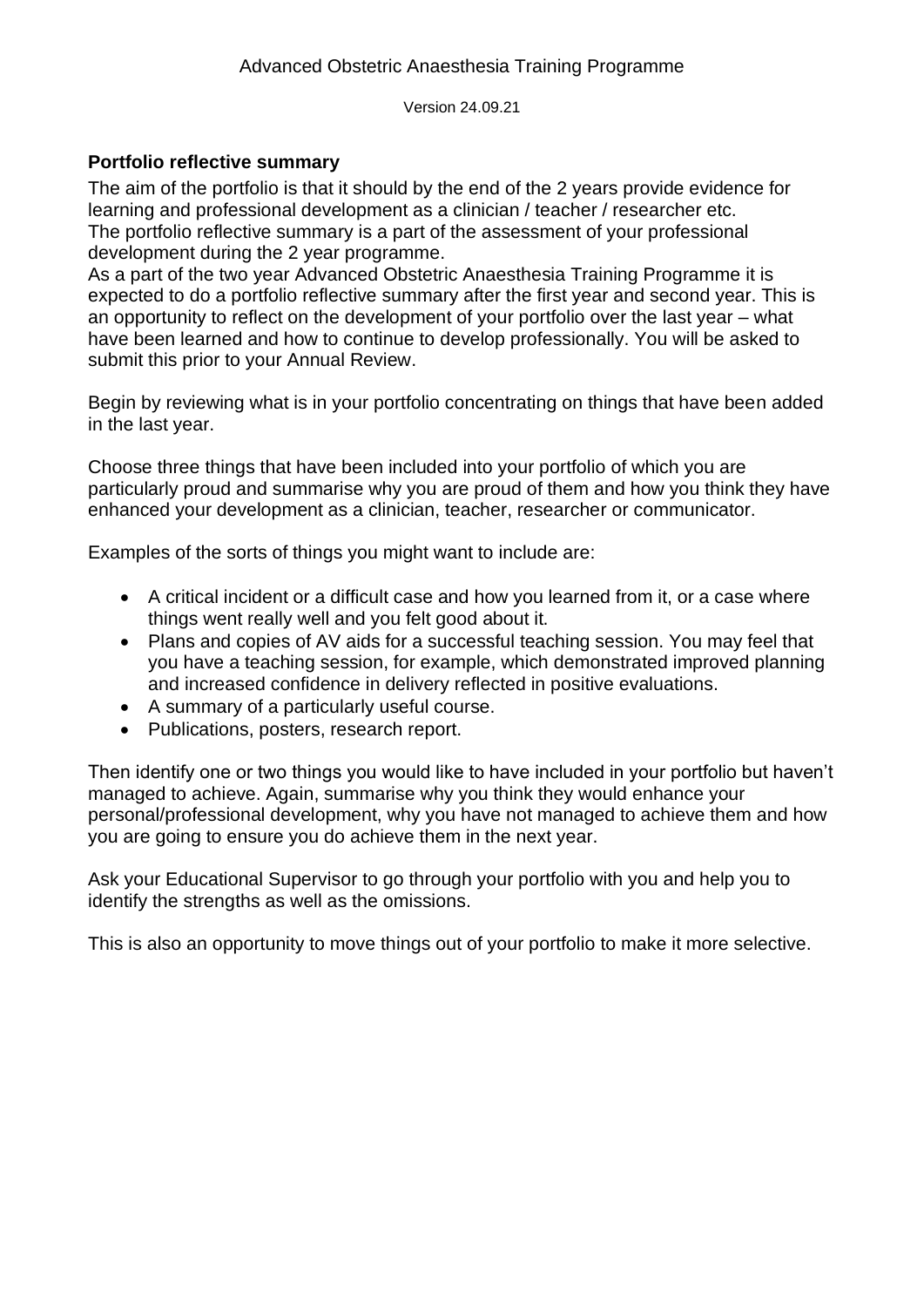Version 24.09.21

#### **Summary:**

Three things of which you are particularly proud and why:

One or two things you wish you had included in your portfolio, why they are not there and how you are going to try and make sure they are there next year: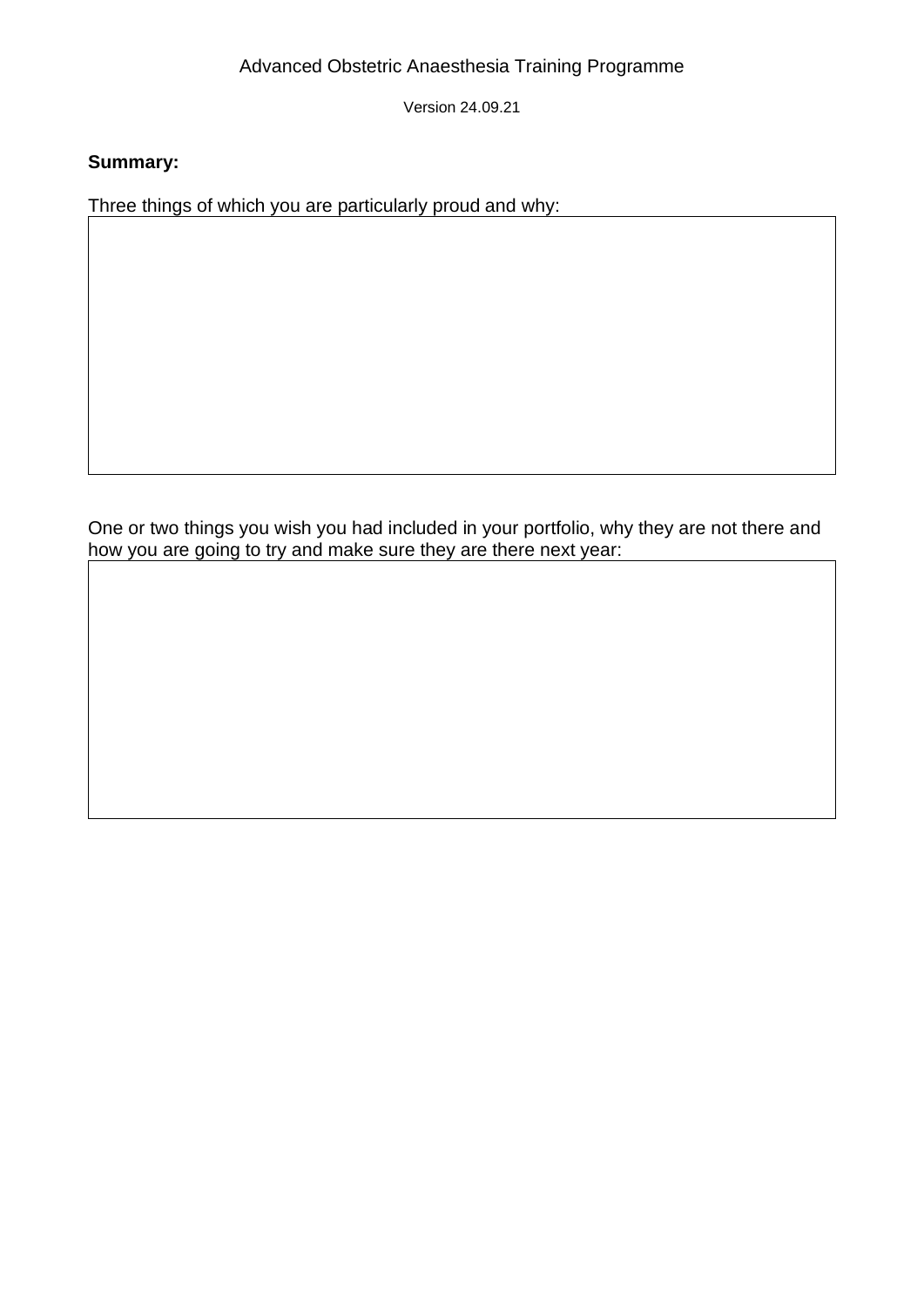#### <span id="page-31-0"></span>**Reflective Practice**

#### **Learning from Experience**

Good reflective practice is a core part of any learning program. Being able to identify your challenges & discuss them with your supervisor will help you define future learning opportunities and apply what you're learning in the work environment. Reflective practice will record many of your most challenging or personal experiences. Reflective practice is designed to encourage you to think about your experience in the work place in a structured way, capturing the elements most pertinent to learning and development

Gibbs' (1981) model (below) is a simple representation of the reflective practice process.



There is no set formula or format. However, it might be helpful to organise the record into sections such as:

- o What happened?
- o What and how did I do?
- $\circ$  Why did I do it?
- o What did I learn?
- o What does it mean?
- o What should I have done differently?
- o What do I need to do next time?
- o What specific areas do I need to improve or extend?
- o Which aspects were successful?
- o What do I want to investigate further? and
- o How does this relate to previous knowledge and experience and to future learning activities?